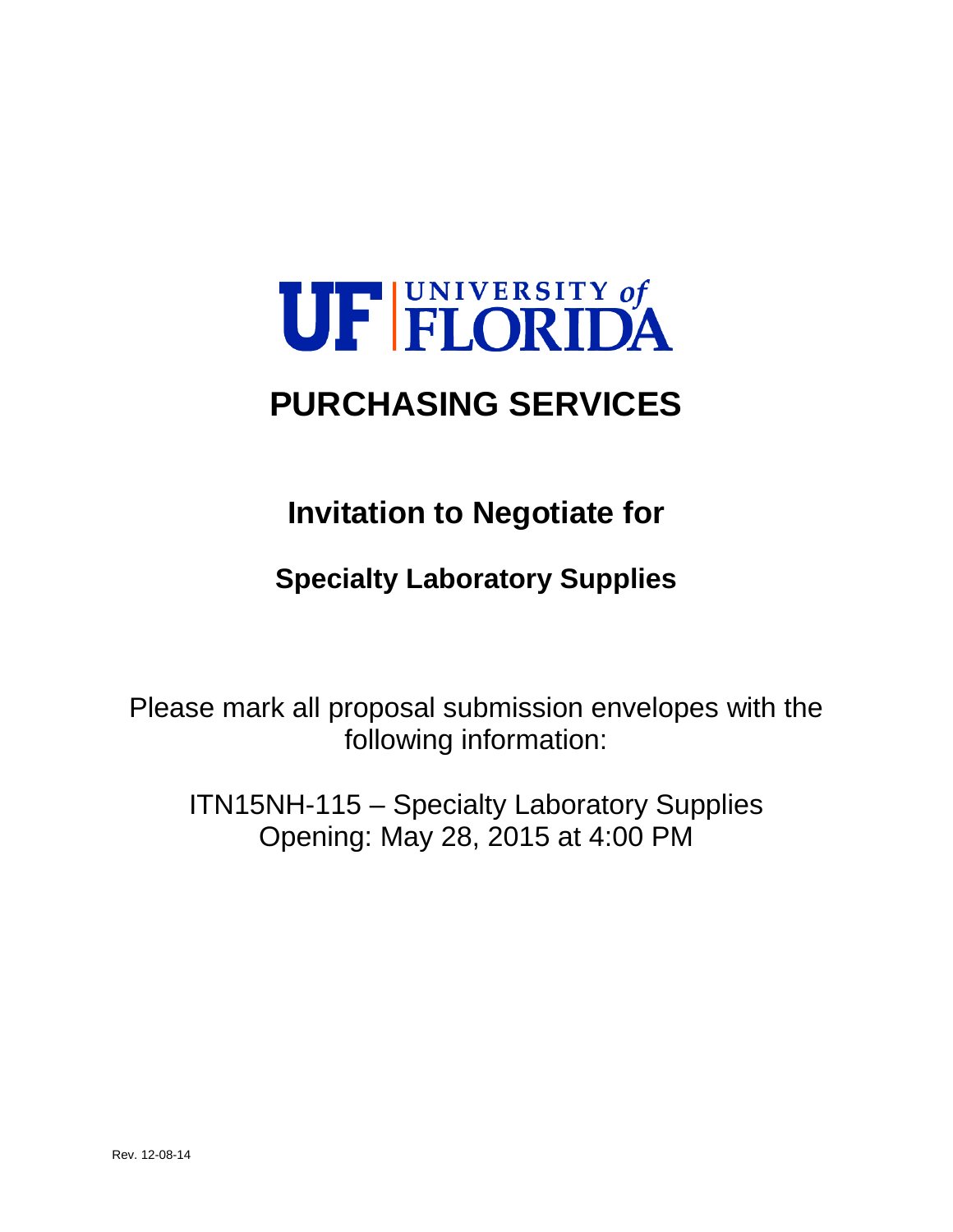| 1.0          |                                                                             |  |
|--------------|-----------------------------------------------------------------------------|--|
| 1.1          |                                                                             |  |
| 1.2          |                                                                             |  |
| 1.3          |                                                                             |  |
| 1.4          |                                                                             |  |
| 1.5          |                                                                             |  |
| 1.6          |                                                                             |  |
| 1.7          |                                                                             |  |
| 2.0          |                                                                             |  |
| 2.1          |                                                                             |  |
| 2.2          |                                                                             |  |
| 2.3          |                                                                             |  |
| 2.4          |                                                                             |  |
| 2.5          |                                                                             |  |
| 2.6          | Vendor Protest Procedure; Notice of Proposal Protest Bonding Requirement 12 |  |
| 2.7          | Contractual Intent/Right to Terminate and Recommence ITN Process  12        |  |
| 2.8          |                                                                             |  |
| 2.9          |                                                                             |  |
| 2.10         |                                                                             |  |
| 2.11         | Determination of and Information Concerning Vendor's Qualifications  12     |  |
| 2.12         |                                                                             |  |
| 2.13         | Rejection of Vendor Counter-offers, Stipulations and Other Exceptions  13   |  |
| 2.14<br>2.15 |                                                                             |  |
|              |                                                                             |  |
| 3.0          |                                                                             |  |
| 3.1          |                                                                             |  |
| 3.2          |                                                                             |  |
| 3.3          |                                                                             |  |
| 4.0          |                                                                             |  |
| 4.1          |                                                                             |  |
| 4.2          |                                                                             |  |
| 5.0          |                                                                             |  |
| 5.1          |                                                                             |  |
| 5.2          |                                                                             |  |
| 5.3          |                                                                             |  |
| 5.4          |                                                                             |  |
| 5.5          |                                                                             |  |
| 5.6          |                                                                             |  |
| 5.7          |                                                                             |  |
| 5.8          |                                                                             |  |
| 5.9          |                                                                             |  |
| 5.10         |                                                                             |  |
| 5.11<br>5.12 |                                                                             |  |
| 5.13         |                                                                             |  |
|              |                                                                             |  |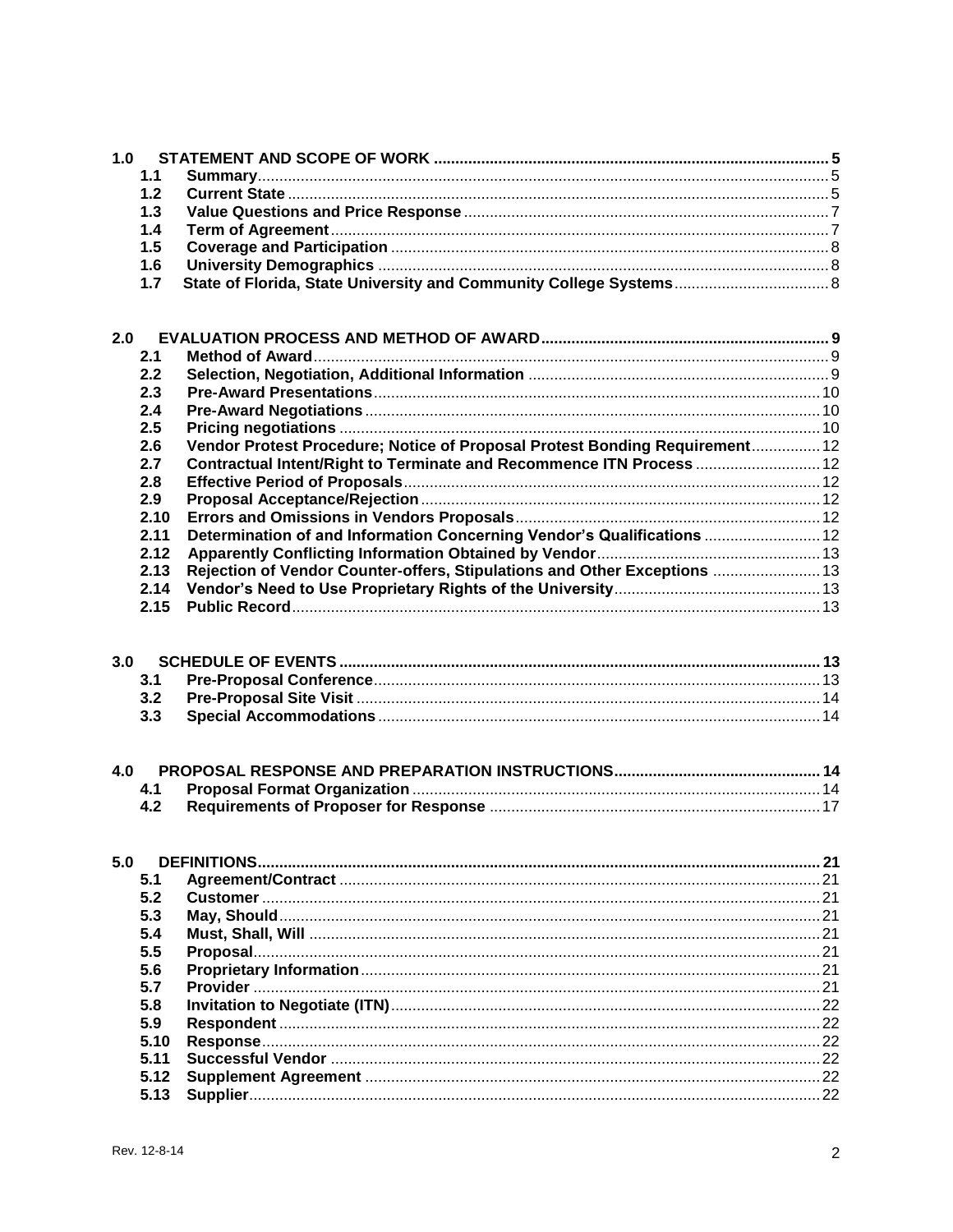| 6.0 |      |                                                                                |  |
|-----|------|--------------------------------------------------------------------------------|--|
|     | 6.1  |                                                                                |  |
|     | 6.2  |                                                                                |  |
|     | 6.3  |                                                                                |  |
|     | 6.4  |                                                                                |  |
|     | 6.5  |                                                                                |  |
|     | 6.6  |                                                                                |  |
|     | 6.7  |                                                                                |  |
|     | 6.8  |                                                                                |  |
|     | 6.9  |                                                                                |  |
|     | 6.10 |                                                                                |  |
|     | 6.11 |                                                                                |  |
|     | 6.12 |                                                                                |  |
|     | 6.13 |                                                                                |  |
|     | 6.14 |                                                                                |  |
|     | 6.15 |                                                                                |  |
|     | 6.16 |                                                                                |  |
|     | 6.17 |                                                                                |  |
|     | 6.18 |                                                                                |  |
|     | 6.19 |                                                                                |  |
|     | 6.20 |                                                                                |  |
|     | 6.21 |                                                                                |  |
|     | 6.22 |                                                                                |  |
|     | 6.23 |                                                                                |  |
|     | 6.24 |                                                                                |  |
|     | 6.25 |                                                                                |  |
|     | 6.26 |                                                                                |  |
|     | 6.27 |                                                                                |  |
|     | 6.28 |                                                                                |  |
|     | 6.29 |                                                                                |  |
|     | 6.30 |                                                                                |  |
|     | 6.31 |                                                                                |  |
|     | 6.32 | Notice to Vendors of Asbestos-Containing Materials in University Buildings  29 |  |
|     | 6.33 |                                                                                |  |
|     | 6.34 |                                                                                |  |
|     | 6.35 |                                                                                |  |
|     | 6.36 |                                                                                |  |
|     | 6.37 |                                                                                |  |
|     | 6.38 |                                                                                |  |
|     | 6.39 |                                                                                |  |
|     | 6.40 |                                                                                |  |
|     | 6.41 |                                                                                |  |
|     | 6.42 |                                                                                |  |
|     | 6.43 |                                                                                |  |
|     | 6.44 |                                                                                |  |
|     | 6.45 |                                                                                |  |
|     | 6.46 |                                                                                |  |
|     | 6.47 |                                                                                |  |
|     | 6.48 |                                                                                |  |
|     | 6.49 |                                                                                |  |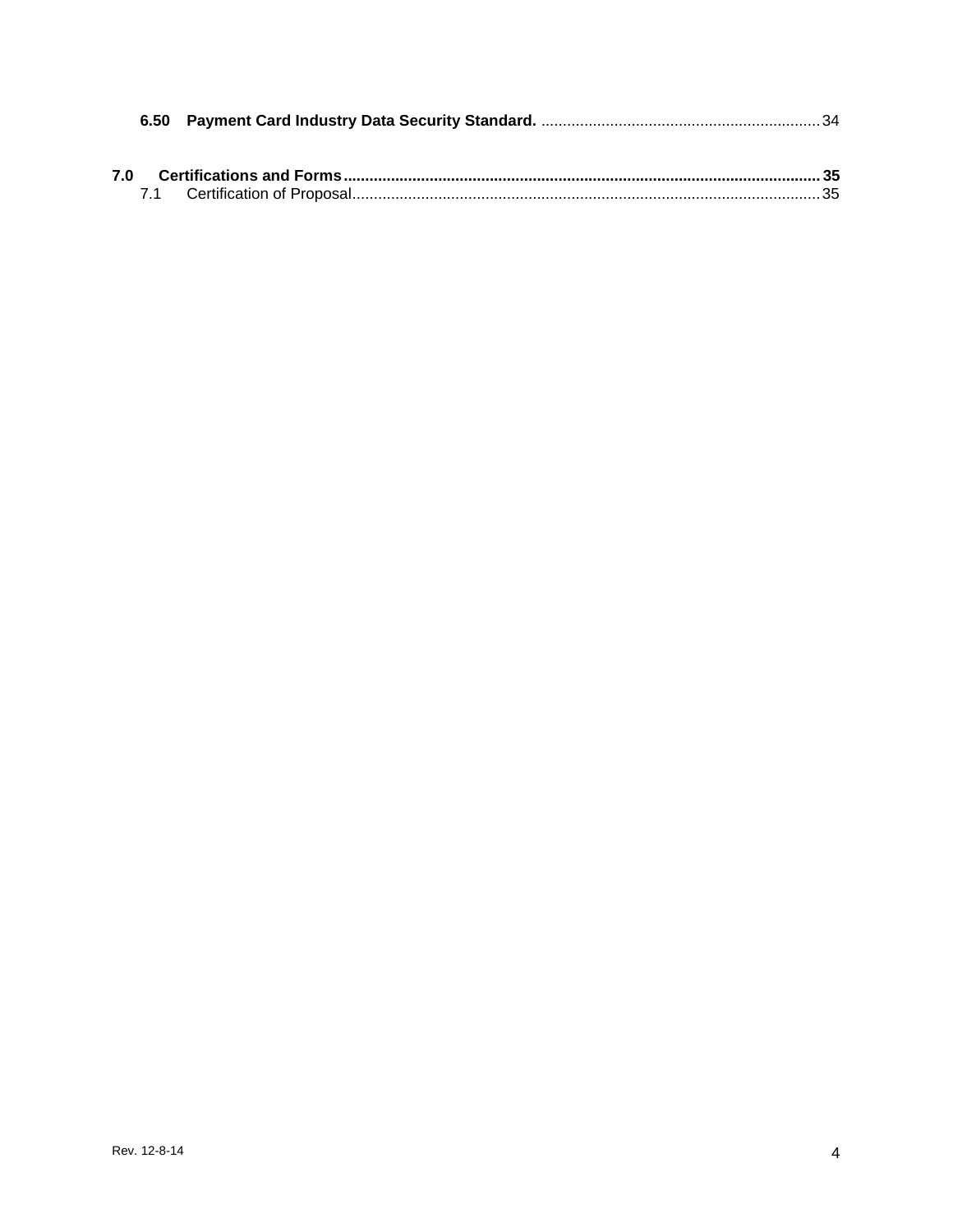# **1.0 STATEMENT AND SCOPE OF WORK**

#### **1.1 Summary**

The University of Florida is soliciting vendors to provide proposals for Specialty Laboratory Supplies. This includes life science and chemical products, consumable supplies, small laboratory equipment, laboratory instruments and other laboratory supplies including medical/surgical research supplies. The University expects to maintain the current general supply structure, as described in section 1.2, including a single primary supplier and numerous specialty secondary suppliers. This ITN describes the current state of the laboratory supplies on campus. The University expects that any response to this ITN will, at a minimum, provide the same level of support but will readily consider recommendations to improve service levels through the addition of on-site resources, as well as process improvements. This solicitation is concerned with the **specialty laboratory suppliers only**. However, the University reserves the right to award in any manner, based on vendor responses and subsequent negotiations, which produces the best value for the University. University will establish, with the successful vendor or vendors, a multi-year agreement. The University expects that the selected vendors will make the contract available to the State of Florida University System however there may be a requirement for separate negotiations to determine the terms of any subsequent agreements.

# **1.1.1 Primary Goals**

The primary goals of the University of Florida for this ITN are:

- a. Identify and select multiple specialist companies that demonstrate the best value proposition to the University in both service delivery and price
- b. Establish a long term partnership to ensure stable delivery of product / service and supplier's commitment to continuous improvement
- c. Outline expectations related to ongoing relationship management including, but not limited to, utilization reporting, cost / margin visibility, and quantification of value from added services
- d. Continue to make the latest technologies and services available at competitive service levels and price points
- e. Provide the University with demonstrated commitment to partnership that reflects consideration of total University spend, public contract exposure and use across the State of Florida, and the ongoing desire to demonstrate delivery of value
- f. Provide an easy to use method for order placement, invoicing and payment whilst maintaining a fully compliant environment for financial analysis purposes.

# **1.2 Current State**

The University of Florida has one primary lab supplier who provides all general lab supplies and some specialty products, and multiple specialty suppliers that provide unique products for research applications. Fisher Scientific has recently been awarded a 5 year contract as the prime supplier for lab supplies at UF.

The University uses a SciQuest eProcurement environment branded myUF Market for order placement and Corcentric (Cor360) branded myPayment Solutions for electronic invoicing. Currently the majority of the orders are placed through myUF Market where either a level 2 punch out, hosted catalog, or customized order forms are used. Some orders contain p-card information included for billing and orders are transmitted via cxml.

UF currently has a C contract directly with Corning Products. Labware manufactured by Corning is currently distributed through the UF prime supplier.

The University currently holds business reviews with the vendors to review the current business landscape and address any issues that arise. At a minimum the University requires the following metrics to be provided: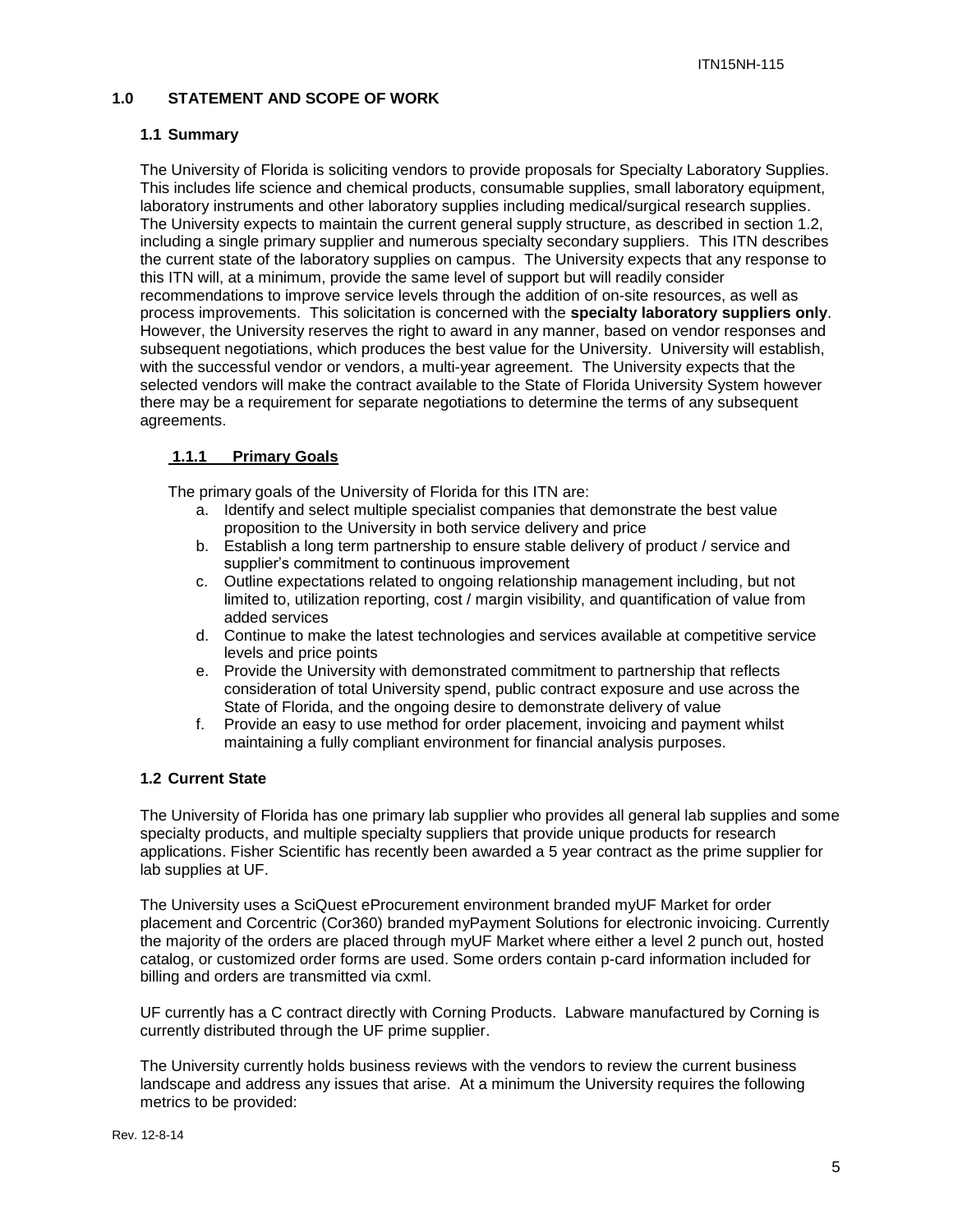- Year over year spend by commodity
- Average order size
- Incentive tracking
- Category utilization/trends
- Order entry methods
- Payment methods
- Savings
- **Error tracking (shipping and delivery error details)**
- Shipment / Lead time
- Payment timing
- Storeroom activity analysis

# **1.2.1 Storeroom**

Some vendors utilize a stock / freezer program as an on-site supply option. The integration of this supply option with the Universities e-procurement platform is strongly encouraged. The current prime supplier (Fisher Scientific) has offered UF the choice of three levels regarding the 3P stock management program of specialist suppliers owned inventory on campus. We strongly support the idea of integration of the stock/freezer program with our prime stockroom. We feel that this will augment current traffic, to the benefit of both the specialty and prime suppliers. Although there is a fee for this managed stock option that is completely external to UF and is managed directly with Fisher Scientific. The choice of level of support should be indicated in the response document, under tab 5 .These options are:

# **Level 1:**

| <b>FISHER SUPPORT</b>       | <b>3P VENDOR SUPPORT</b>                         |
|-----------------------------|--------------------------------------------------|
| Unlock door to freezer room | Collect sign out sheets                          |
| Lock door to freezer room   | Process replenishment orders                     |
|                             | Invoice UF                                       |
|                             | Restock freezer once replenishment stock arrives |

#### **Level 2:**

| <b>FISHER SUPPORT</b>                             | <b>3P VENDOR SUPPORT</b>     |
|---------------------------------------------------|------------------------------|
| Unlock door to freezer room                       | Process replenishment orders |
| Collect sign out sheets and fax to 3P vendor      | <b>Invoice UF</b>            |
| Contact 3P vendor with questions from customers   |                              |
| Restock freezer once replenishments stock arrives |                              |
| Lock door to freezer room                         |                              |

**\*\*\* Minimal fee per month for this service. Invoiced directly between Fisher and the 3P vendor**

**Level 3:**

| <b>FISHER SUPPORT</b>                          | <b>3P VENDOR SUPPORT</b>     |
|------------------------------------------------|------------------------------|
| Unlock door to freezer room                    | Process replenishment orders |
| Manage inventory as Vendor/customer owned      | Invoice UF                   |
| Min/max reorder points managed                 |                              |
| Usage reports provided to vendor               |                              |
| (weekly/monthly/quarterly)                     |                              |
| Replenishment report sent via email/fax        |                              |
| Can be configured so that the UF customer can  |                              |
| use their same Fisher Storeroom Card for       |                              |
| identification purposes. Customer info used to |                              |
| provide usage reports to 3P vendor             |                              |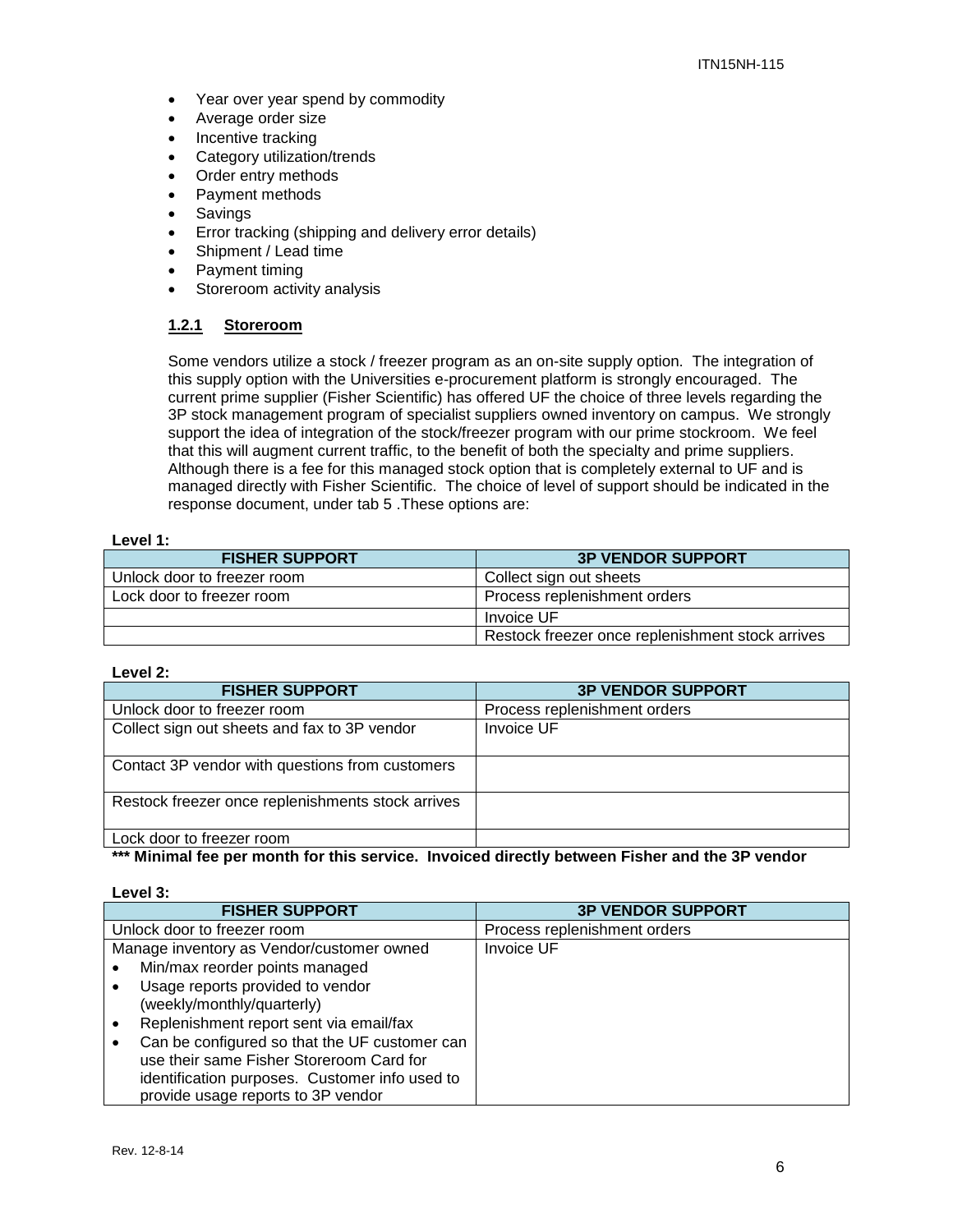| Items entered into our RIMS system with a \$1<br>cost/price, customer provided a receipt for the<br>items they remove to be used for reconciliation<br>purposes. Receipt would reflect item number<br>and quantity at a cost of \$1. This is to protect<br>pricing information from the vendor. |  |
|-------------------------------------------------------------------------------------------------------------------------------------------------------------------------------------------------------------------------------------------------------------------------------------------------|--|
| Restock freezer once replenishments stock arrives                                                                                                                                                                                                                                               |  |
| Lock door to freezer room                                                                                                                                                                                                                                                                       |  |

**\*\*\* Minimal fee per month for this service. Invoiced directly between Fisher and the 3P vendor**

# **1.2.2 Back order tracking**

UF requires that the ordering department is notified electronically within 8 business hours if any item is on backorder. The University does not allow back-orders on any orders placed on p-card. Backorders are only charged/invoiced when shipped. The packing list states which item is backordered. If the order is coming from multiple warehouses or the shipment is split in transit the vendor has the following options;

- Each packing list of a split order states the order has been split and references a number common to both packing lists; or
- Each shipment is charged separately so each charge equals the packing list of the shipment – however no additional packing, shipping or handling charges can ever be charged due to the splitting shipment of an order.

# **1.2.3 Restocking policy**

There is currently no restocking fee applied, and it is expected that this policy will remain in the future contract.

# **1.2.4 Inbound Freight**

The University is going to utilize an Inbound Freight Program from Vantage Point Logistics, using FedEx. We anticipate that all suppliers that are not providing freight free of charge will migrate to using this program.

#### **1.3 Value Questions and Price Response**

While the ITN outlines key expectations around scope, service, and contracting (including the University's standard contract language), this section is focused on clarifying the prospective supplier's value proposition and approach towards delivery of that value. This value will be proposed and discussed in the negotiation stages of this process. Further information on the specific detail required for this negotiation is shown in Section 2.5 of this document. The responses will be reviewed and serve as the main focal point in subsequent negotiations once the top supplier partnership targets are identified.

In CY2013 the University of Florida spent over \$8 Million on Specialty Laboratory Supplies in addition to the more than \$13 Million from the Prime Lab Supplier. Main categories of spend were consumables (glassware, plasticware, personal protective equipment), biologicals, chemicals, equipment (large and small), safety, instruments and apparatus, testing and diagnostics, and furniture and casework.

# **1.4 Term of Agreement**

This agreement will be for an initial five (5) years, with an option to renew based on satisfactory performance and written approval of both parties for up to two (2) additional one (1) year periods.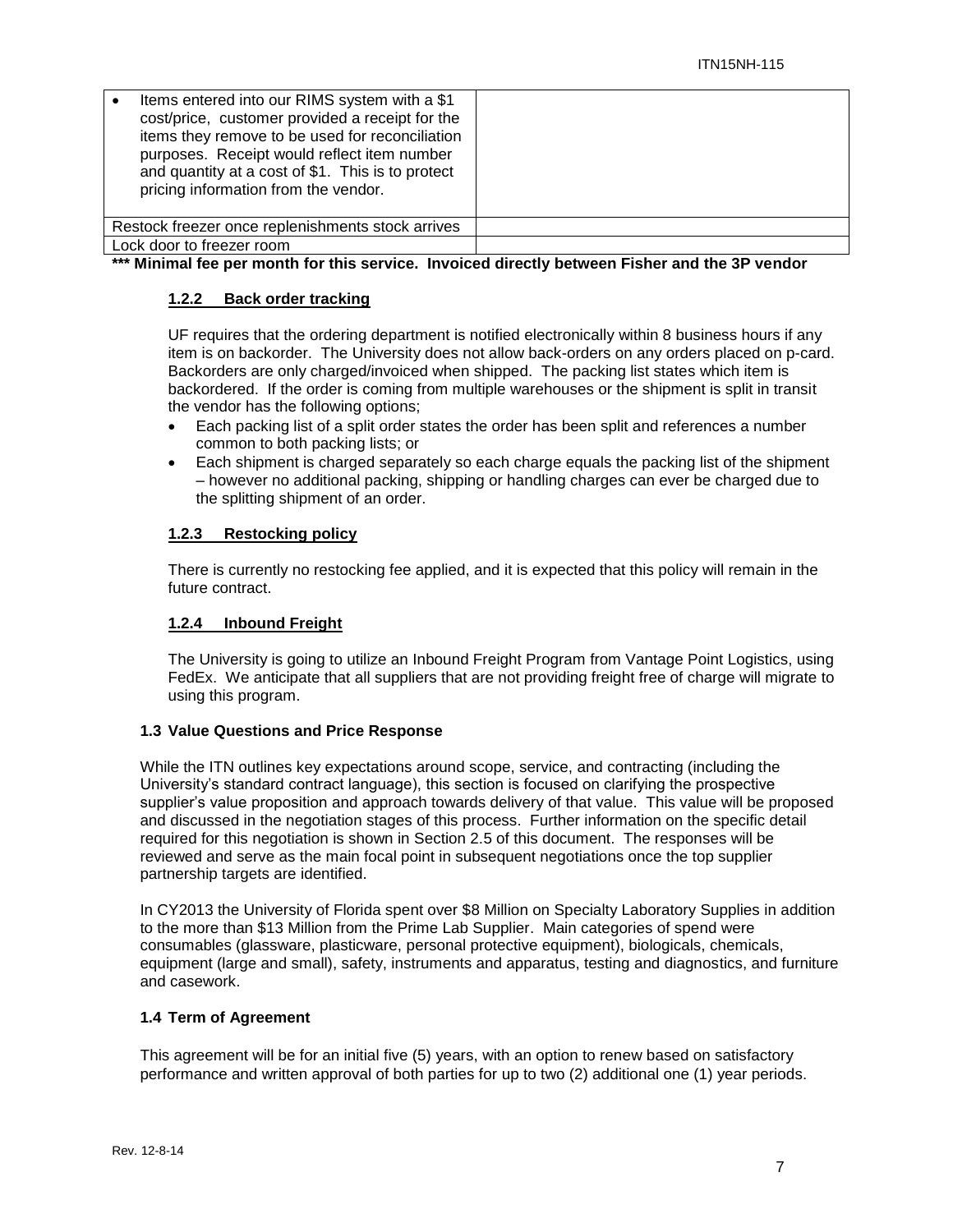#### **1.5 Coverage and Participation**

The intended coverage of this ITN and any Agreement resulting from this solicitation shall be for the use of all Colleges and Departments at the University of Florida. With the consent and agreement of the Successful Vendor, the other Florida state universities, community colleges, district school boards, other educational institutions, and other governmental agencies, may assess and access an Agreement resulting from this solicitation issued and administered by the University of Florida.

The University reserves the right to add and/or delete elements of this solicitation, or to change any element of the coverage and participation of this solicitation at any time without prior notification and without any liability of any kind or amount.

#### **1.6 University Demographics**

With the support of Florida lawmakers and the UF Trustees, UF has launched UF Rising – a five-year initiative to elevate the university among the nation's top public universities. The state and UF will devote a combined \$150 million to hiring as many as 100 new faculty members, including both midcareer and eminent professors. The UF Foundation is supporting the plan with an \$800 million campaign to add more than 100 new endowed professorships, and upgrade and add facilities – prominently including a new chemistry building for UF's world-class chemistry department.

The University of Florida is a major public land-grant research university. The state's oldest, largest, and most comprehensive university, the University of Florida is among the nation's most academically diverse public universities. The University has a long history of established programs in international education, research, and service. It is one of only 17 public land-grant universities nationwide and the only university in Florida belonging to the Association of American Universities. With more than 50,000 students, the University of Florida is now one of the five largest universities in the nation.

The University of Florida has a 2,000-acre campus and more than 900 buildings (including 170 with classrooms and laboratories). The northeast corner of campus is listed as a historic district on the National Register of Historic Places.

The University's extensive capital improvement program has resulted in facilities ideal for 21st century research including the McKnight Brain Institute, the Health Professions, Nursing and Pharmacy Building, the Cancer and Genetics Research Complex, and the Proton Therapy Institute in Jacksonville. Overall, the university's current facilities have a book value of more than \$1 billion and a replacement value of \$2 billion.

For any additional information about the University of Florida, please visit the University's web page at: [www.ufl.edu.](http://www.ufl.edu/)

#### **1.7 State of Florida, State University and Community College Systems**

We would like the specialty suppliers to consider the possibility of allowing the State of Florida and other State Universities to adopt the University of Florida negotiated agreement. This could require further negotiation by each adopting entity. Currently the University of Florida laboratory supply contract is utilized by

- Florida State University
- Florida Atlantic University
- Florida International University
- University of Central Florida
- University of West Florida
- Moffitt Cancer Center at the University of South Florida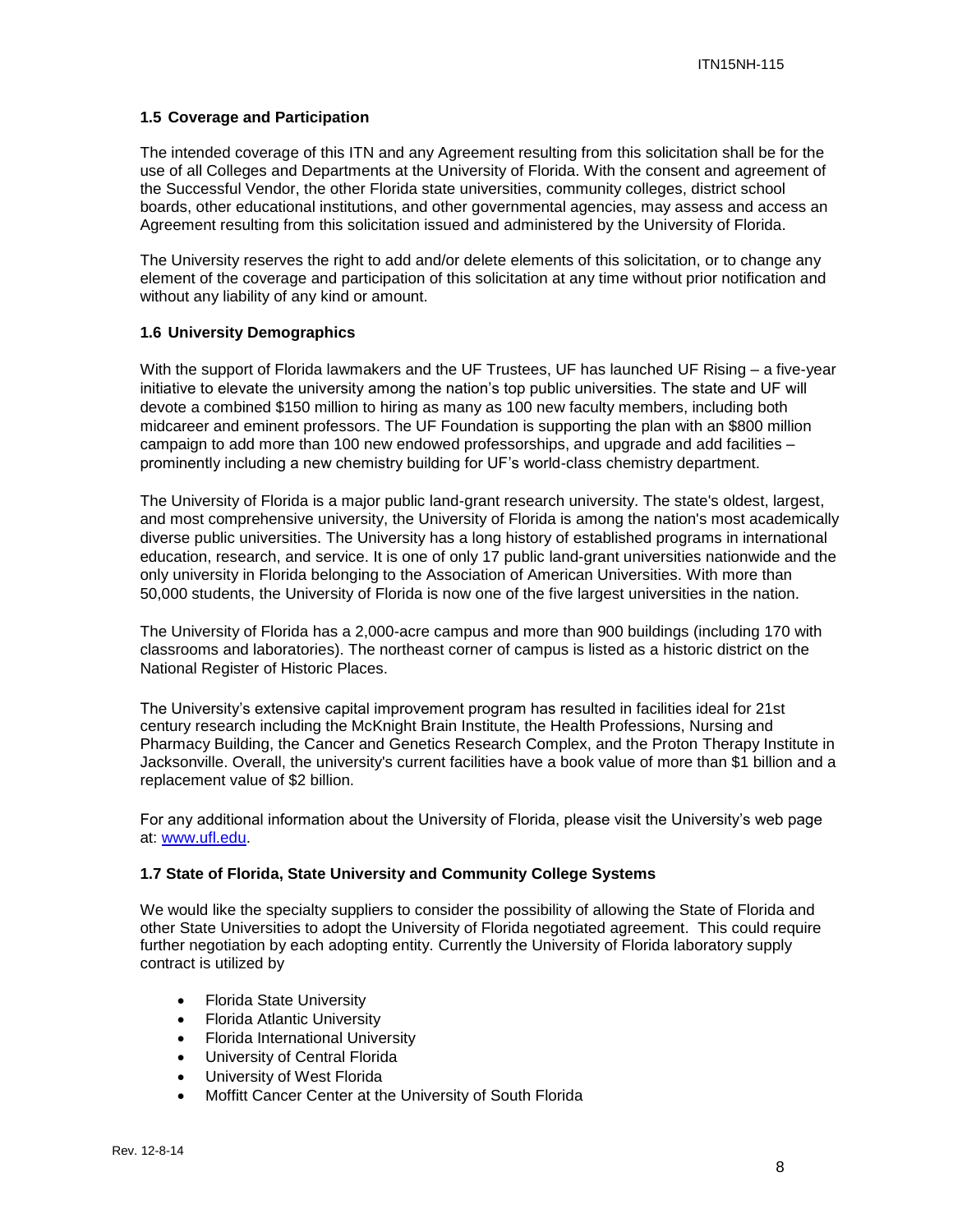- University of South Florida
- Max Planck
- Florida Gulf Coast University
- State of Florida
- Other governmental and educational institutions

#### **2.0 EVALUATION PROCESS AND METHOD OF AWARD**

#### **2.1 Method of Award**

The evaluation of each response to this ITN will be based on its overall competence, compliance, format, and organization. The Award shall be made to the responsive and responsible vendor(s) whose proposal is determined to be the most advantageous to the University of Florida, taking into consideration the following evaluation criteria listed below. Pricing may be a criterion. However, the University is under no obligation whatsoever to select as most responsive the proposal that demonstrates the lowest pricing.

The contract will consist of the University's ITN, the proposal with any and all revisions, award letter, purchase order, and the signed agreement between the parties, as stated in that agreement.

Vendors whose proposals are not accepted will be notified after a final selection has been made by public posting of the selected proposer(s). This public posting functions as the rejection of all other proposals. This posting will be made to [http://www.purchasing.ufl.edu/vendors/schedule.asp.](http://www.purchasing.ufl.edu/vendors/schedule.asp)

#### **Evaluation Criteria**

Vendor proposals will be evaluated based upon how well each Vendor's plans meet the University's needs. Responses should be as detailed in section 4.1.1. Specific consideration will be given to the following responses in no particular order or weighting:

- $\triangleright$  Ability to provide a specialized range of products needed to support a Research 1 University with best value pricing (response tab 4)
- $\triangleright$  Value Beyond Pricing including vendor's proposed use of creative programs to improve the quality of research conducted by the University and ability to support assist UF faculty (response tab 4)
- $\triangleright$  Service Levels Agreements including staffing, storeroom/freezer programs, electronic business integrations, delivery, accuracy and all other aspects of the proposal that describes plans to meet and then exceed current levels of service to the University (response tabs 3,4,5)
- $\triangleright$  Financial Offering and flexibility to include creative pricing, incentives for early payments, scholarship and internship opportunities, etc. (response tab 9)
- $\triangleright$  Customer References from customers similar in size and scope (response tab 2)
- $\triangleright$  Agreement to the Universities terms and conditions, adoption and promotion of the MyUF Market e-procurement tool (with the possibility of suppressing selected portions of any enabled catalog or punchout site), and cooperation with the prime supplier (response tab 3).

#### **2.2 Selection, Negotiation, Additional Information**

Although the University reserves the right to negotiate with any vendor or vendors to arrive at its final decision and/or to request additional information or clarification on any matter included in the proposal, it also reserves the right to select the most responsive vendor or vendors without further discussion, negotiation, or prior notice. The University may presume that *any proposal is a best-andfinal offer.*

The University also reserves the right to award to the next highest evaluated, responsive and responsible bidder for any and all groups, subgroups, or items in the event of vendor default, non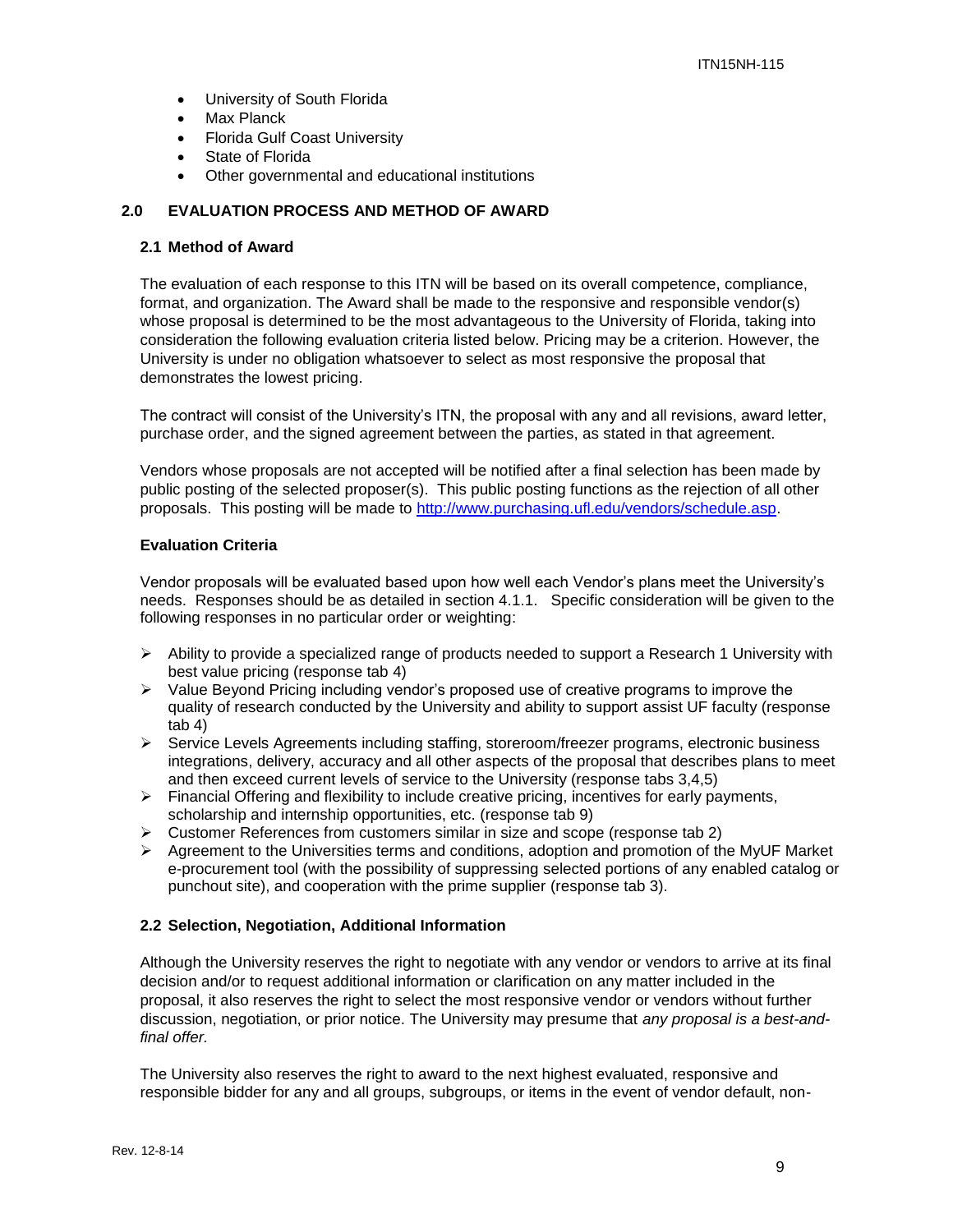performance, non-compliance or similar issues affecting the University's ability to obtain services at any time throughout the contract period.

# **2.3 Pre-Award Presentations**

The University reserves the right to require a presentation from any and all vendors, in which they may be asked to provide or they may provide information in addition to that provided in their proposals.

#### **2.4 Pre-Award Negotiations**

The University reserves the right to negotiate prior to award with vendors for purpose of addressing the matters set forth in the following list, which may not be exhaustive.

- Resolving minor difference and typographical errors
- Agreeing to Terms and Conditions
- Clarifying necessary details and responsibilities
- Emphasizing important issues and points
- Receiving assurances from vendors
- Obtaining the lowest and best pricing and/or revenue agreement

# **2.5 Pricing negotiations**

Following issuance of this ITN and review of all vendor responses, qualifying suppliers will be invited to share pricing proposals which the University will evaluate. Pricing strategies will focus on the following:

- **Discounts by Product Grouping/Vendor internal categorization**: What discounts are offered off Manufacturer MSRP for each CDC or equivalent category code represented?
- **Top Items:** How will you assign deeper discounts to core products, and what values can you offer?
- **Pricing strategy for single points of entry:** What is the alternate pricing schedule for single point of entry facilities?
- **Discounts by Manufacturer**: What discounts are offered off Manufacturer MSRP for each Manufacturer represented?

A spend profile (by category or manufacturer) with detail behind our transactional utilization will be provided to supplement the next stage in the process.

In subsequent discussions, the University will require qualified participants to share their current price list for each product.

# **2.5.1 Structure of Response**

Vendor is allowed flexibility in the response structure in order to provide a response that produces the best value for the University. Vendors may respond with products grouped into categories and subcategories of their choice, including, but not limited to grouping by:

- **Manufacturer**
- Product Grouping/Vendor internal categorization
- Generally accepted industry wide categories (for example UNSPSC)
- Any other grouping Vendor chooses with translation table provided

Each category must have only one discount off list for all products within that category. In addition, vendor must provide a brief description of the logic used to produce the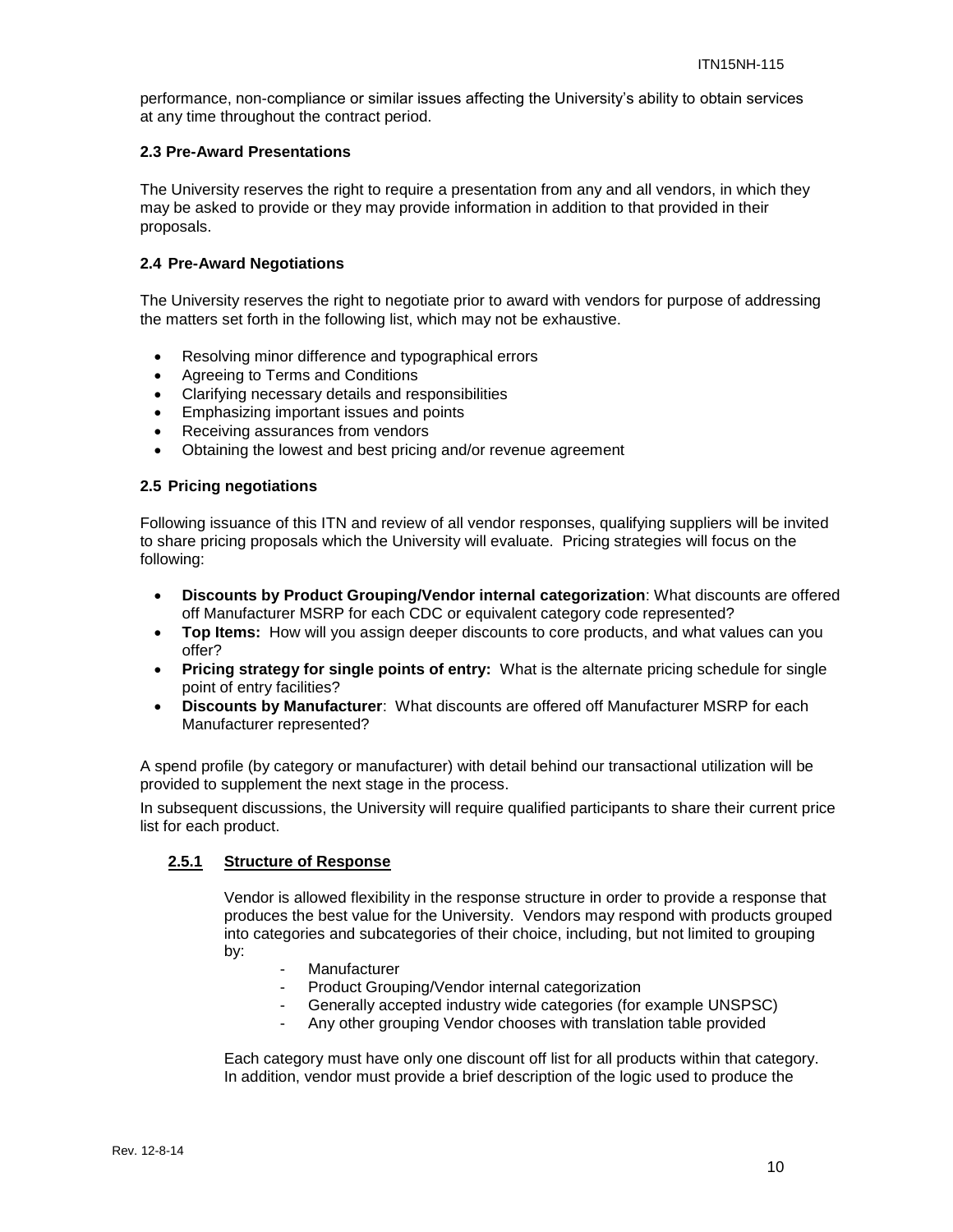selected categories. Vendor must provide complete product listing for all products it wishes to bid on within each category, including:

- Vendor product number
- Product description
- Unit of measure(s)
- List price
- Net price

For any products that are not manufactured by the vendor, the manufacturer and manufacturers' product number should be provided.

#### **2.5.2 Price List**

Vendors must provide an electronic list price, after the contract has been awarded (with expiration date) for each product based on their current publicly available price list. Electronic catalogs of contract and list price will be provided so as to keep the University current.

List prices shall be held firm for a period of 12 months after the execution of a finalized agreement (See section 6.35 Price Adjustment). The successful vendor will only be allowed to increase prices once a year, on the subsequent contract anniversary date or mutually convenient date. Any increase in list price will only be effective after documented acceptance by the University and the request shall be supported by written evidence of increased costs to the Successful Vendor. The University will not approve unsupported price increases that will merely increase the gross profitability of the Successful Vendor at the expense of the University. Price change requests shall be a factor in the Agreement extension review process.

Price escalation/de-escalation will be mutually agreed upon in a final agreement. Vendor will submit requests for price adjustments in writing to University for review in good faith and in advance of any adjustment implementation. Requests will include information demonstrating the estimated effect to UF of the price adjustment, in both dollar amount and percentage of total spend based on the prior contract period. All requests for acceptance of revised price lists must be substantiated by written evidence that they are the result of general industry-wide changes. Adjustments that depend in any part on an index such as the Producer Price index shall also include those relevant calculations. In addition, if such an index were to decrease prices should be reduced accordingly. Any price increase shall not exceed a mutually decided upon published price index.

# **2.5.3 Discounts**

Vendor shall provide a single discount for each product category or sub-category as determined by the vendor. That minimum discount level will apply for the duration of the contract. In the event of a new product category being introduced containing no previously existing products, the vendor shall notify the University purchasing department prior to the sale of any product in that new category. The new category will receive a discount level that has been mutually agreed upon between the vendor and the University purchasing department.

#### **2.5.4 New Product Introductions**

Vendor will notify University Purchasing department monthly of new product introductions. As new products are introduced, products will be sold at list price, minus the discount for the product category the new product is placed in.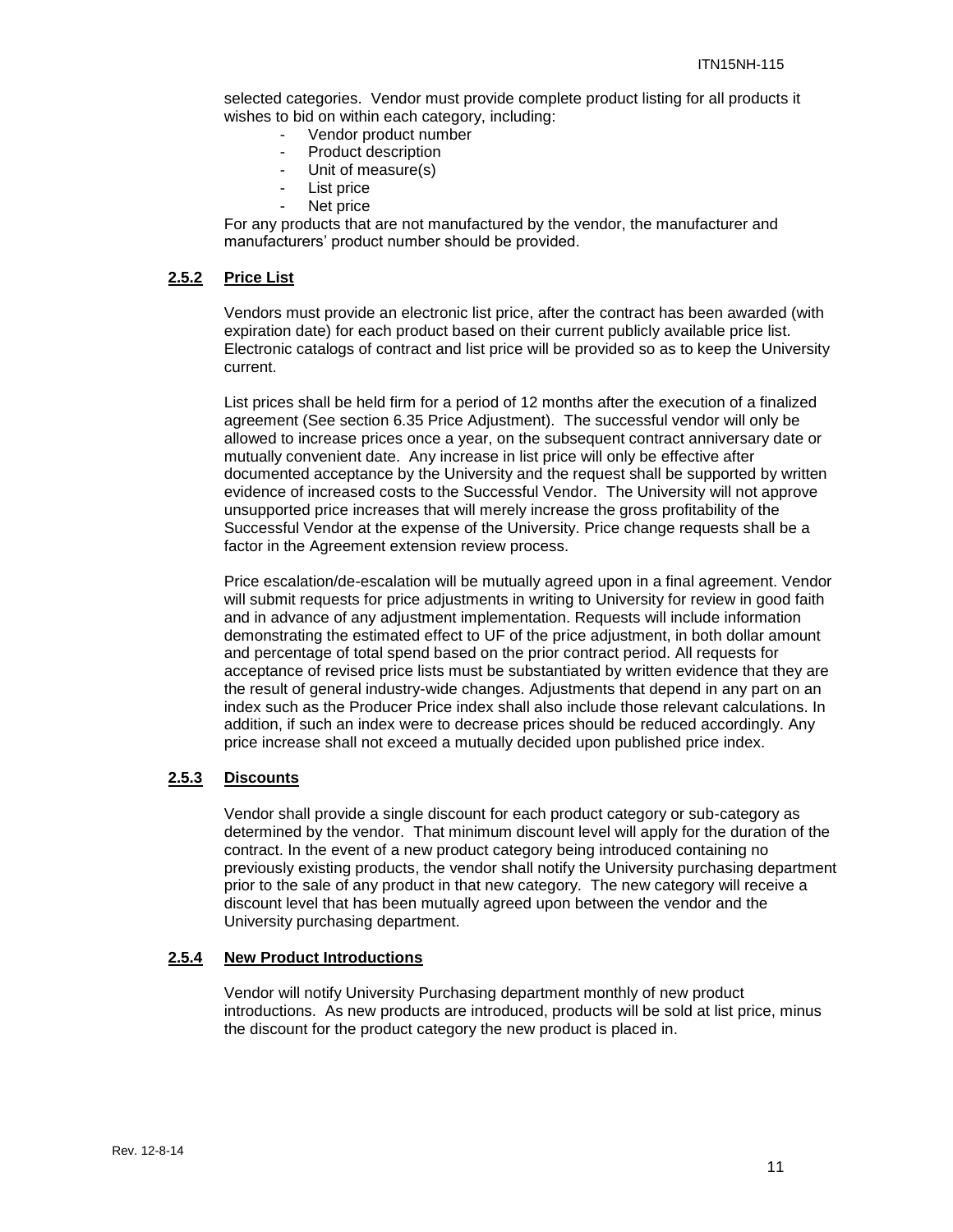#### **2.6 Vendor Protest Procedure; Notice of Proposal Protest Bonding Requirement**

Any vendor protest to a University decision or intended decision with regard to this ITN is subject to Florida Board of Governors' (BOG) Regulations 18.002 and 18.003. Any vendor who files an action protesting a decision or intended decision shall post at the time of the filing the formal written protest, a bond, payable to the University of Florida, in an amount equal to the lessor of 10% of the estimated value of the protestor's proposal or 10% of the University's estimated expenditure during the contract term:, or \$10,000. The bond shall be conditioned upon the payment of all costs which may be adjudged against the vendor. In lieu of a bond, the University will accept a cashier's check or money order in the amount of the bond.

# **2.7 Contractual Intent/Right to Terminate and Recommence ITN Process**

The University intends to contract with one or more vendors whose proposal(s) are considered to be in the best interests of the University. However, the University may terminate this ITN process at any time up to notice of award, without prior notice, and without liability of any kind or amount. Further, the University reserves the right to commence one or more subsequent ITN processes seeking the same or similar products or services covered hereunder. In the event of cancellation or termination, the University reserves the right to award the contract to another Offeror, cancel in its entirety, or to request new proposals, whichever is in the best interest of University of Florida.

# **2.8 Effective Period of Proposals**

Under this ITN, the University shall hold that vendors' responses to this ITN shall remain in effect for a period of ninety (90) days following the closing date, in order to allow time for evaluation, approval, and award of the contract. Any vendor who does not agree to this condition shall specifically communicate in its proposal such disagreement to the University, along with any proposed alternatives. This University may accept or reject such proposed alternatives without further notification or explanation.

#### **2.9 Proposal Acceptance/Rejection**

The University reserves the right to reject any or all proposals. Such rejection may be without prior notice and shall be without any liability of any kind or amount to the University. The University shall not accept any proposal that the University deems not to be in its best interests. The University shall reject proposals submitted after the closing date and time.

#### **2.10 Errors and Omissions in Vendors Proposals**

The University may accept or reject any vendor's proposal, in part or in its entirety, if such proposal contains errors, omissions, or other problematic information. The University may decide upon the materiality of such errors, omissions, or other problematic information.

#### **2.11 Determination of and Information Concerning Vendor's Qualifications**

The University reserves the right to determine whether a vendor has the ability, capacity, and resources necessary to perform in full any contract resulting from this ITN. The University may request from vendors information it deems necessary to evaluate such vendors' qualifications and capacities to deliver the products and/or services sought hereunder. The University may reject any vendor's proposal for which such information is requested but which the vendor does not provide. Such information may include but is not limited to:

- Financial resources
- Personnel resources
- Physical resources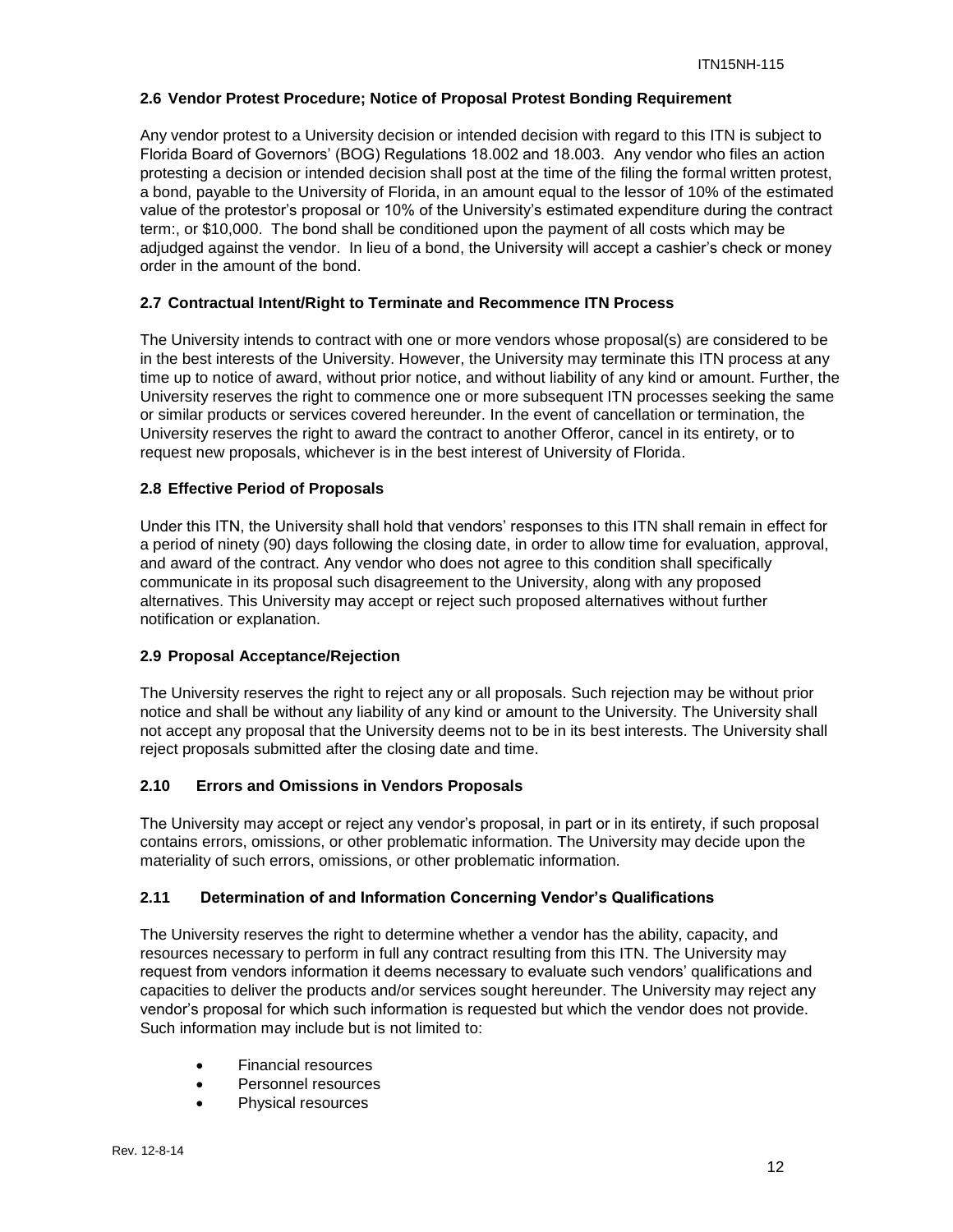- Internal financial, operating, quality assurance, and other similar controls and policies
- Resumes of key executives, officers, and other personnel pertinent to the requirements of the ITN
- Customer references
- Disclosures of complaints or pending actions, legal or otherwise, against the vendor
- The University reserves the right to check references with current customers as provided by the vendor and with any customers the University identifies

# **2.12 Apparently Conflicting Information Obtained by Vendor**

The University is under no obligation whatsoever to honor or observe any information that may apparently conflict with any provision herein, regardless of whether such information is obtained from any office, agent, or employee of the University. Such information shall not affect the vendor's risks or obligations under a contract resulting from this ITN.

# **2.13 Rejection of Vendor Counter-offers, Stipulations and Other Exceptions**

Any vendor exception, stipulation, counter-offer, requirement, and/or other alternative term or condition shall be considered rejected unless specifically accepted in writing by the University and thereafter incorporated into any contract resulting from this ITN.

# **2.14 Vendor's Need to Use Proprietary Rights of the University**

All information proprietary to the University and disclosed by the University to any vendor shall be held in confidence by the vendor and shall be used only for purposes of the vendor's performance under any contract resulting from this ITN.

# **2.15 Public Record**

On the earlier of (i) the time University provides notice of a decision or intended decision, or (ii) 30 days after the final competitive sealed proposals are all opened, whichever occurs earlier, vendor proposals maybe disclosed as public record.

#### **3.0 SCHEDULE OF EVENTS**

The following is the tentative schedule that will apply to this ITN, but may change in accordance with the University's needs.

04/24/2015 Issuance of ITN

05/08/2015 – 1:30 PM ET Non-mandatory pre-bid meeting 05/12/2015 – 5:00 PM ET Technical Questions/Inquiries Due 05/28/2015 – 4:00 PM ET **ITN Closes/Opening of Proposals** 06/08/2015 Vendor Negotiations begin

#### **3.1 Pre-Proposal Conference**

A Non-mandatory pre-proposal conference will be held for vendors who intend to respond to this ITN. Date & Time: **05/08/2015 1:30PM ET University of Florida Road Name: 971 Elmore Drive Building: Elmore Hall Room: 101**

The purpose of the conference is to provide for questions and answers regarding terms, conditions, or specifications of the ITN. Answers to any questions that might arise will be in the form of Addenda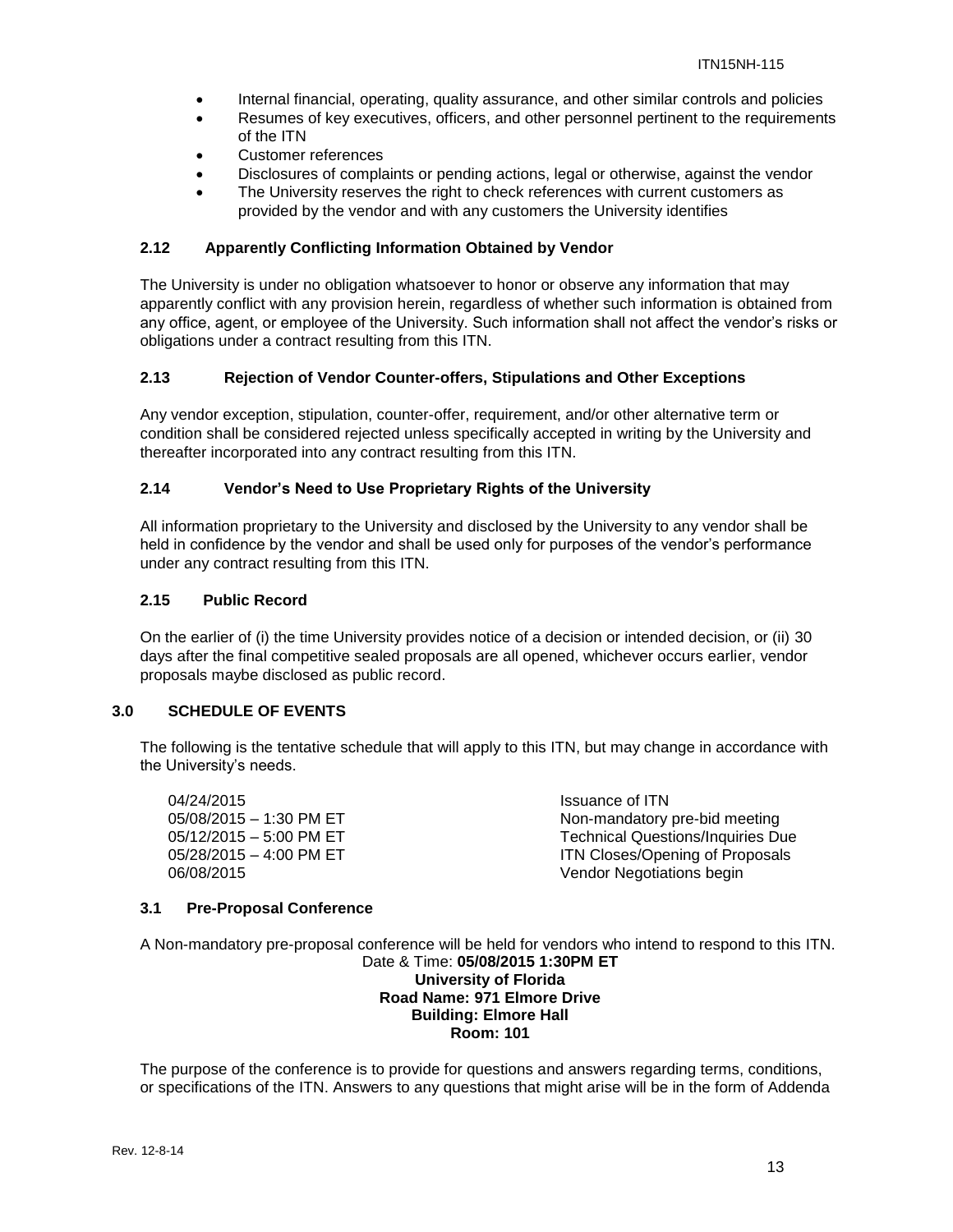to the Invitation to Negotiate prior to the proposal opening. All such revisions must be acknowledged by signature and returned with the proposal.

The Purchasing Coordinator may choose to call for additional pre-proposal conference(s) if, in the sole judgment of the Purchasing Coordinator, there is a need for such conference(s) in order to promote competition.

A dial in option will be available to vendors that have requested attendance this option in advance. There will be a limit of one phone-line per company. In order to request this attendance option please contact [jwilkins@ufl.edu](mailto:spenny@ufl.edu) before 5pm on 05/01/2015.

#### **3.2 Pre-Proposal Site Visit**

N/A

# **3.3 Special Accommodations**

If special accommodations are needed in order to attend any proposal meetings, contact Jerrica Wilkins or email at [jwilkins@ufl.edu](mailto:nheredia@ufl.edu) three (3) business days prior to pre-proposal meeting or proposal opening.

# **4.0 PROPOSAL RESPONSE AND PREPARATION INSTRUCTIONS**

Proposals must be delivered sealed to: University of Florida Purchasing Services 971 Elmore Drive Gainesville, FL 32611-5250 on or prior to **05/28/2015 4:00 PM**. ITN15NH-115

#### **The above address is a valid campus address for any courier service. Submissions by fax and e-mail will not be accepted.**

It is the vendor's responsibility to assure that the proposal is delivered at the proper time and place of the proposal opening. Proposals which for any reason are not so delivered will not be considered. The University shall not accept proposals received by facsimile or email. The University shall, at the specified closing date and time, open all proposals that are otherwise in order. The University will allow interested parties to attend such opening for purposes of identifying which vendors have responded. The University will make no immediate decision at such time, and there will be no disclosure of any information contained in any proposal until the earlier of (i) the time University provides notice of a decision or intended decision, or (ii) 30 days after the final competitive sealed proposals are all opened, whichever occurs earlier, vendor proposals become public record. When multiple solicitations have been scheduled to open at the same date and time, the University will open solicitations that have interested individuals present in sequential order by solicitation number. The University will hold unopened any proposals received after the closing date and time, and will not consider such proposals. The University reserves the right to retain or dispose of such proposals at its discretion; however, the University may return such proposals to their related vendors, but only at such vendor's request and at no cost or expense whatsoever to the University.

If only one proposal is received, Purchasing may delay the opening in order to determine why other vendors did not respond and to encourage other vendors to respond.

# **4.1 Proposal Format Organization**

Original proposal and all hard copies must be on 8-½ x11 text weight paper, double-sided, using binding tabs that will facilitate the distribution and evaluation of the proposals. Proposals should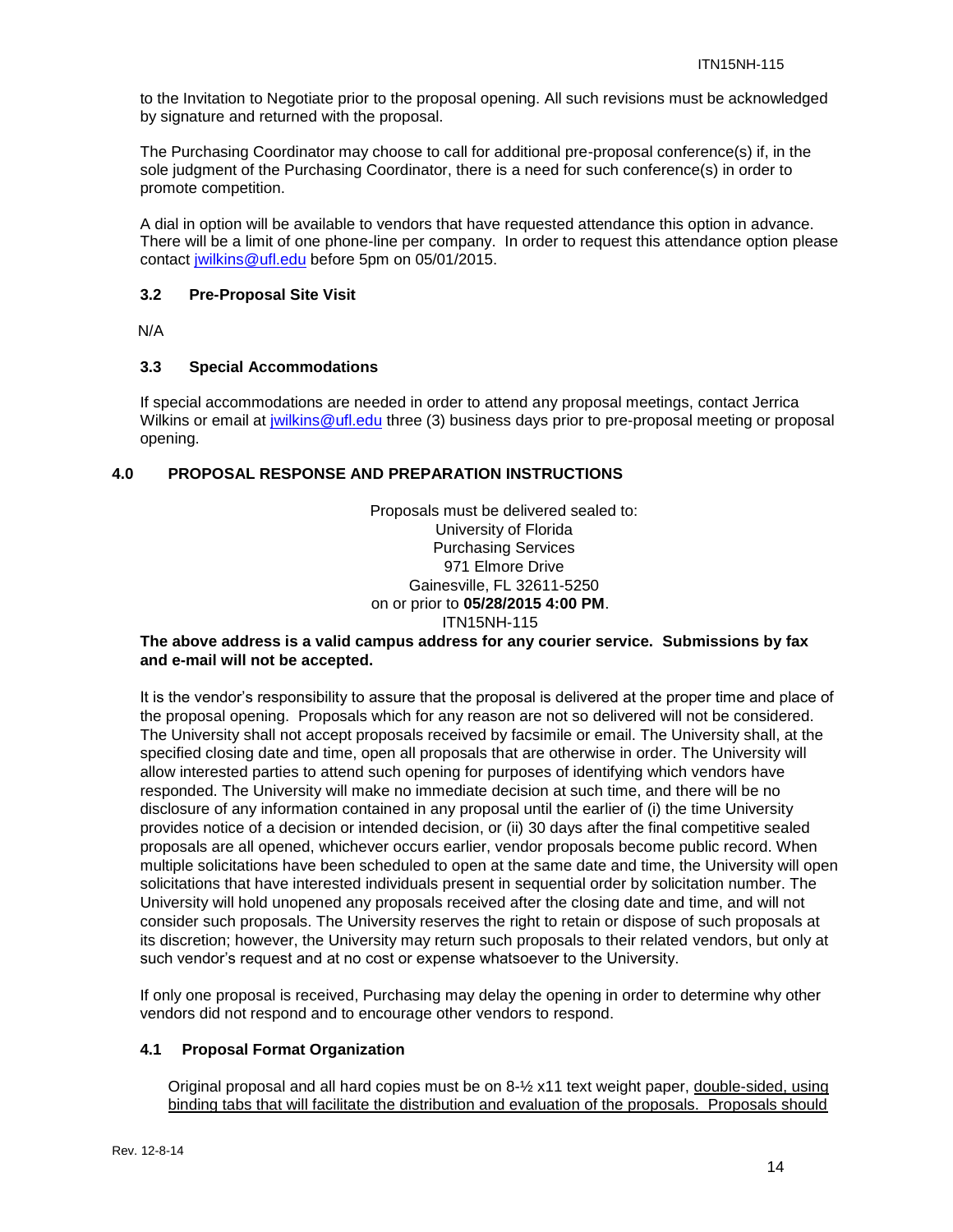be printed when possible on paper containing a high level of post-consumer recycle content. Proposals should conform to the tabbed format below as well as the requirements of sections 4.1.2, 4.1.3 and 4.1.4.

# **4.1.1 Response Format**

- Submit one (1) original and five (5) hard copies of the initial response. In addition, provide 1 (one) copy on PC compatible media (CD/DVD or USB flash drive), preferably in Word® and/or Excel®. The original response must contain the original manual signature of the authorized person signing the proposal, and the electronic copy of the proposal
- The outer carton of the response must display clearly and conspicuously the following identifying information, The ITN number, name and due date and is sealed; Submit one (1) original and five (5) copies of the vendor's proposal in hard copy form.
- The response must include the information and required submittals described, tabbed and numbered as shown below, with all information appearing in the Tab in which it was requested.
- Questions and requests for information may not be rearranged, regrouped, or divided in any way.
- All information and required submittals requested MUST BE in hardcopy and included in your written response.

#### *Failure to adhere to this condition may cause your response to be rejected without further evaluation.*

- Information submitted that is not requested by the University may be considered to be supplemental, not necessarily subject to evaluation by the committee members.
- If there is any information or required submittals which due to size or binding cannot be incorporated following the proper tab, the vendor must provide information following the numbered tab, telling the evaluator where the information can be found in the response.
- **Tabular / Paginated Format (reference Evaluation Criteria, Section 2.1)**
	- **Tab 1:** Contact names(s) and title(s) of the individuals responsible for the vendor's proposal and those authorized to negotiate on the vendor's behalf during this ITN process. Please include the Organization Chart showing all personnel that will be involved in the support of the University through the CEO of the company. Provide a list of the names and professional qualifications of proposed team members who will be assigned to the university. Include their experience with similar relationships. Vendor should describe the knowledge levels of the technical/product specialists that will be supporting UF and the anticipated frequency of their on-site visits.
	- **Tab 2:** Provide a listing of all the customers with a scope similar to the services described in this ITN, both current and past customers, with an emphasis on those institutes of higher education. This list must include current, accurate contact information, including name, address, telephone number and e-mail address of the contract administrator.
	- **Tab 3:** Vendor should show their ability to work within the SciQuest purchasing and Corcentric payables environments and document their specific experience in integrating with those environments. Vendor should describe all methods of order placement, and describe how they would promote the ordering process through MyUFMarket as opposed to any other ordering mechanism. In addition, any creative ideas for the organization/placement of vendor tiles in MyUF Market, or any incentives for placement should be included (see section 1.2).
	- **Tab 4**: Describe the process of producing "best value" or "value beyond price" for UF and its users, through creative marketing, campus enrichment programs, student development programs etc. Include how vendor's use of creative programs to improve the quality of the research conducted by the University and ability to support the faculty and assist in the University of Florida Rising to National Preeminence status. Examples could include Product information seminars, early access to new product releases, or potential research collaborations.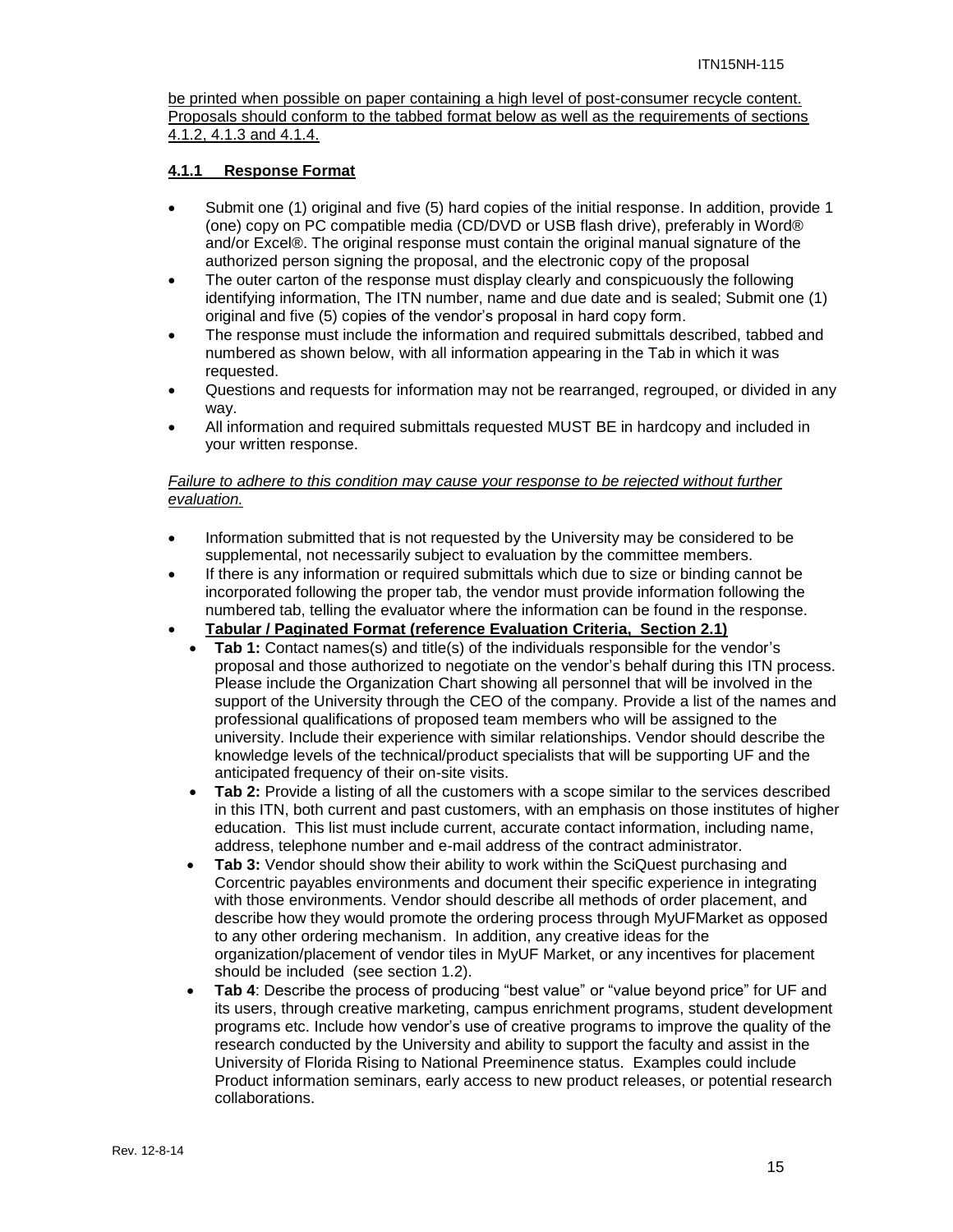- **Tab 5**: Describe how you would prefer the handing of vendor owned inventory through the managed Fisher Scientific 3P stock program. Provide details on the freight charges and terms for items being delivered (see sections 1.2.1 and 1.2.4).
- **Tab 6**: Describe any planned subcontract element and Small Business and Vendor Diversity Relations (SBVDR) programs contained in the proposal. Include at a minimum name, address, and phone number of contact persons for proposed subcontractors. Include subcontractor's experience executing the planned support element (see section 6.17).
- **Tab 7**: Describe any Sustainable ("Green") initiatives that will be provided to the University through this relationship. This should include details of any recycling type program (for example with regards to freezer packs, tip boxes and Styrofoam containers amongst others) (see section 6.19).
- **Tab 8**: Describe any financial considerations or creative offerings such as signing bonuses, rebates, multiyear discounts, growth incentives, programs resulting in the end user being charged a reduced amount, early payment discounts, new lab startup programs, scholarship sponsorships, etc.
- **Tab 9**: Completed Attachment B to show which product grouping(s) you anticipate will be covered by this agreement.
- **Tab 10**: Please detail any issues that can be seen with the UF Standard terms and conditions (see section 6.0)
- **Tab 11**: Completed and signed Certification of Proposal form, and/or signed and completed acknowledgement forms for any addenda issued.

# **4.1.2 Number of Proposal Copies to be Furnished**

Vendors are to submit one (1) original marked "Original" and five (5) hard copies marked "Copy" of the initial response. In addition, provide 1 (one) copy on PC compatible media (CD/DVD or USB flash drive), preferably in Word® and/or Excel®. The original response must contain the original manual signature of the authorized person signing the proposal, and the electronic copy of the proposal.

# **4.1.3 Bindings and Marking**

Vendors shall ensure that the original and each copy are individually bound. When submitting more than one (1) proposal, vendors shall ensure that units are clearly marked; for example, as "Original of Proposal One", "Copy One of Proposal One", "Original of Proposal Two", "Copy One of Proposal Two", and so on.

# **4.1.4 Marking of Envelopes**

Vendors shall ensure that the outer carton of the response must display clearly and conspicuously the following identifying information: **ITN15NH-115 Specialty Laboratory Supplies.**

**Opening date and time: 05/28/2015 at 4:00 P.M.**

# **4.1.5 Proposal Costs**

The University is not liable in any manner or to any extent for any cost or expense incurred by any vendor in the preparation, submission, presentation, or any other action connected with proposing or otherwise responding to this ITN. Such exemption from liability applies whether such costs are incurred directly by the vendor or indirectly through the vendor's agents, employees, assigns or others, whether related or not to the vendor.

# **4.1.6 Faxes or Emails Not Accepted**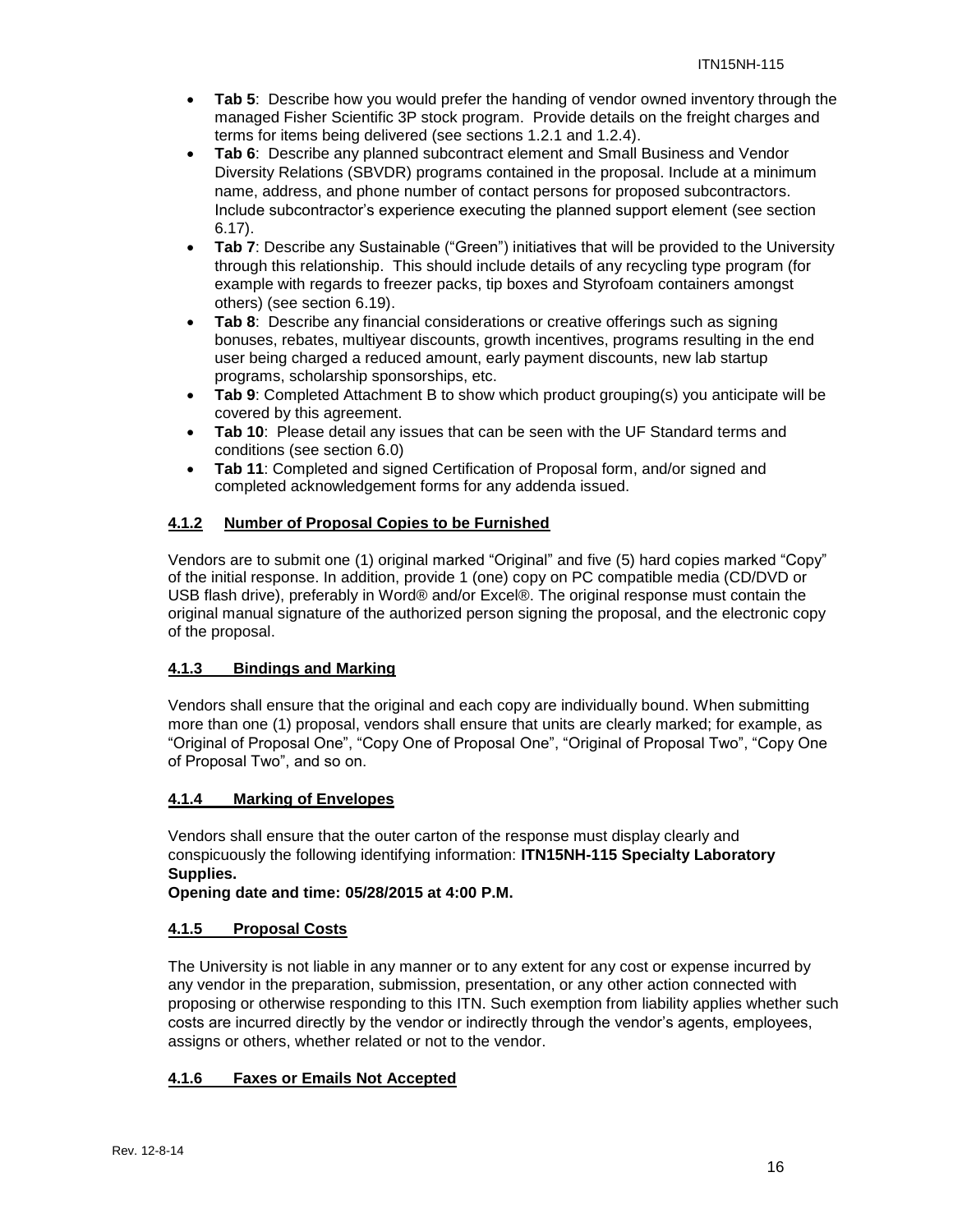The University shall not accept proposals received by fax or email.

# **4.2 Requirements of Proposer for Response**

#### **4.2.1 Original ITN Document**

Purchasing Services shall retain the ITN, and all related terms and conditions, exhibits and other attachments, in original form in an archival copy. Any modification of these, in the vendor's submission, is grounds for immediate disqualification.

#### **4.2.2 Vendor's Understanding of the ITN**

In responding to this ITN, the vendor accepts the responsibility fully to understand the ITN in its entirety, and in detail, including making any inquiries to the University as necessary to gain such understanding. The University reserves the right to disqualify any vendor who demonstrates less than such understanding. Further, the University reserves the right to determine, at its sole discretion, whether the vendor has demonstrated such understanding. Related to this, the University's right extends to cancellation of award if award has been made. Such disqualification and/or cancellation shall be at no fault, cost or liability whatsoever to the University.

#### **4.2.3 University Provides Information in Good Faith without Liability**

All information provided by the University in this ITN is offered in good faith. Individual items are subject to change at any time. The University makes no certification that any item is without error. The University is not responsible or liable for any use of the information, or for any claims attempted to be asserted there from.

#### **4.2.4 Verbal versus Written Communication**

Verbal communication shall not be effective unless formally confirmed in writing by the specified University purchasing official in charge of managing this ITN's process. In no case shall verbal communication override written communication.

#### **4.2.5 Questions, Communications and Inquires between the University and Vendors**

Vendor inquiries, questions and requests for clarification related to this ITN are to be directed, in writing, to:

> University of Florida Purchasing Services 971 Elmore Drive Gainesville, FL 32611-5250

Attn: Nicola Heredia Telephone No: 352/392-1331 Facsimile No: 352/392-8837 E-mail Address: [nheredia@ufl.edu](mailto:nheredia@ufl.edu)

Applicable terms and conditions herein shall govern communications and inquiries between the University and vendors, as they relate to this ITN.

**Informal communications** shall include, but are not limited to, requests from/to vendors or vendors' representatives of any kind or capacity, to/from any University employee or representative of any kind or capacity, with the exception of Purchasing Services, for information, comments, speculation, etc. Inquiries for clarifications and information that will not require addenda may be submitted verbally to the Purchasing Coordinator named, above, at any time.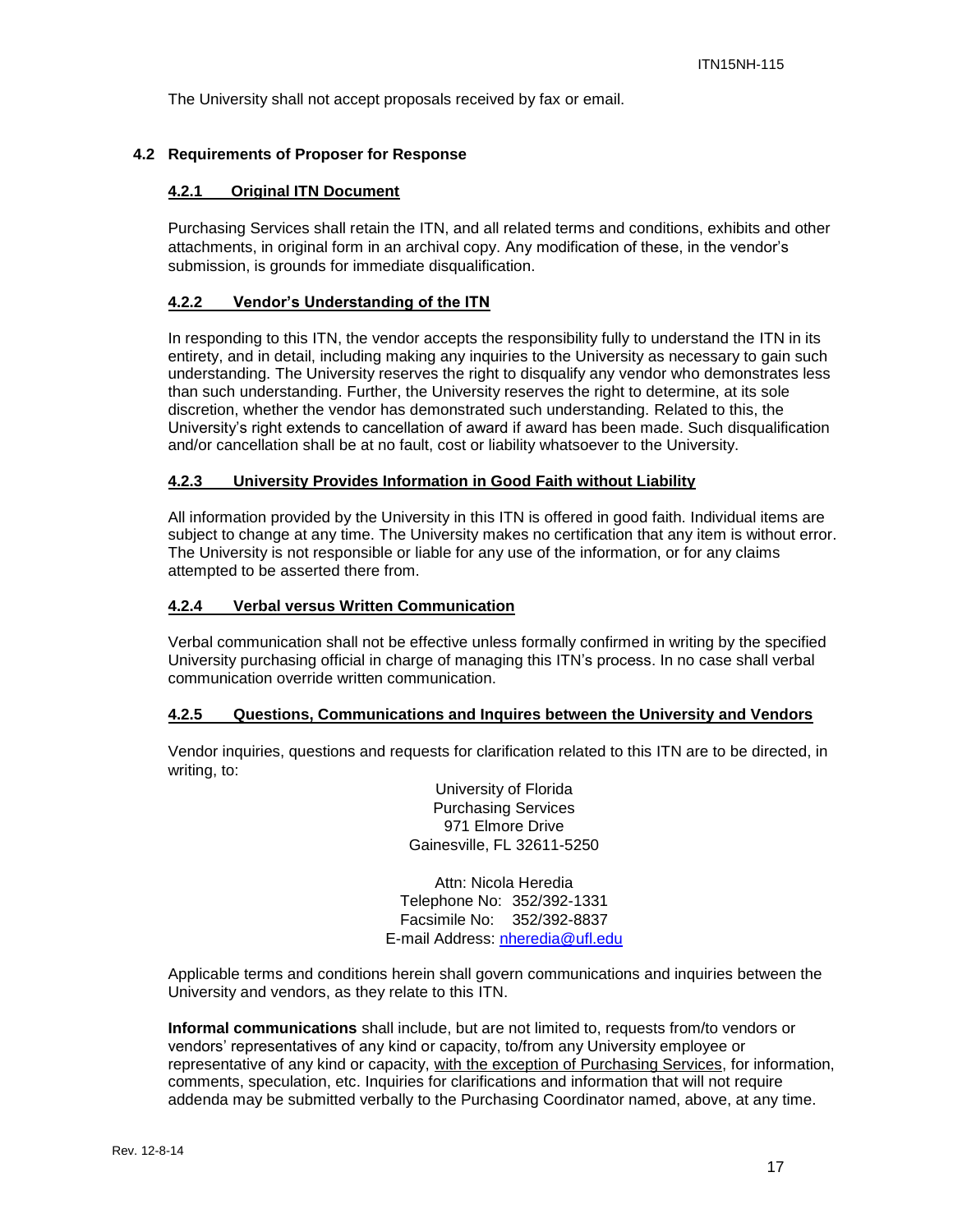**Formal communications** shall include but are not limited to the following.

 Questions concerning this ITN must be submitted in writing, and be received prior to 05/12/2015 5:00 PM/ET.

 Errors and omissions in this ITN and enhancements. Vendors shall bring to the University's attention any discrepancies, errors, or omissions that may exist within this ITN. Vendors shall recommend to the University any enhancements in respect to this ITN, which might be in the University's best interests. These must be submitted in writing and be received prior to 05/12/2015 5:00 PM/ET.

 Inquiries about technical interpretations must be submitted in writing, and be received prior to 05/12/2015 5:00 PM/ET.

• Inquiries for clarifications/information that will not require addenda may be submitted verbally to the Purchasing Coordinator named above at any time during this process.

- Verbal and/or written presentations and pre-award proposals under this ITN.
- Addenda to this ITN.

Informal communications shall cease on the date of distribution of this ITN and formal communications shall commence. On the date that the University completes the award process for this ITN and executes the resulting contract with the successful Vendor, informal communications may resume and formal communications must cease.

#### **4.2.6 Addenda and the University's Response to Communications from Vendor**

The University will make a good-faith effort to provide a written response to each question or request for clarification that requires addenda within five (5) University business days.

#### *All addenda will be posted to our web site only:*

<http://www.purchasing.ufl.edu/vendors/schedule.asp>

#### *Vendors who want the addenda supplied to them in another form must notify the Purchasing Coordinator listed in Section 4.2.5 above of that request. Otherwise, it will be the vendor's responsibility to check the web site for any additional information and addenda concerning this ITN.*

The University will not respond to any questions/requests for clarification that require addenda, if received by the University after **05/12/2015 5:00 PM**.

#### **4.2.7 Pricing and/or Revenue Proposal**

Vendors shall indicate pricing and/or offers in the appropriate spaces and/or areas provided in this ITN. Vendors shall ensure that any departure from this condition results in an offer that is clearly cross-referenced to the applicable sections within this ITN. For any material departure from this condition, vendors shall provide clear and unambiguous explanations how the departure relates in detail to the applicable sections within this ITN. If the vendor responds with an "All or None" proposal, it shall be clearly and unambiguously marked as such.

The University may presume and hold as the vendor's final offer all pricing and/or revenue offerings, whether stated as amounts or percentages, and/or whether or not offered on an all-or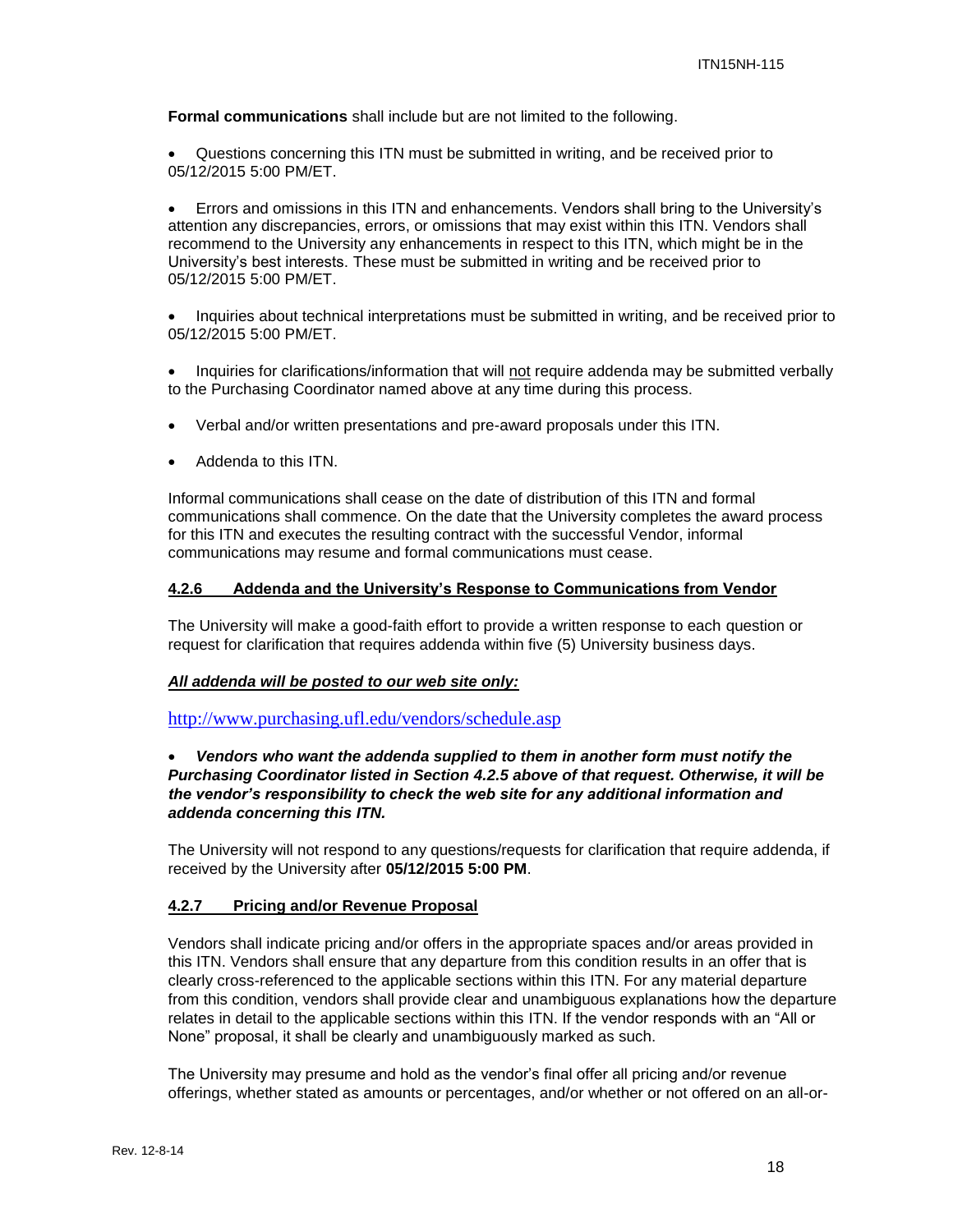none basis, if not specified by the vendor. The University may accept or reject in part or entirely the vendor's pricing and/or revenue offerings when such offerings are not on an all-or-none basis. The University prohibits the changing of pricing and/or revenue proposals after the ITN closing date and time. Unless otherwise specifically proposed by the vendor, the University reserves the right to hold such pricing and/or revenue proposal as effective for the entire intended contract term. The University may prescribe the manner and method by which pricing and/or revenue offerings shall be communicated in the vendor's proposal. The University may reject any proposal in which the pricing and/or revenue offering does not conform to such prescribed manner and method.

# **4.2.8 Revisions to the ITN**

The University may revise any part of this ITN for any reason by issuing addenda. The University will communicate additional information and addenda to this ITN by posting them on our web site.

# <http://www.purchasing.ufl.edu/vendors/schedule.asp>

#### **Vendors that want the revisions supplied to them in another way must notify the Purchasing Coordinator listed in this document of that request. Otherwise, it will be the vendor's responsibility to check the web site for any additional information and addenda concerning this ITN.**

Vendors are responsible for the information contained in such addenda, whether or not they acknowledge receipt. The University is under no obligation to communicate such addenda to vendors who notify the University that they will not be responding this ITN. The University may determine whether an addendum will be considered as part of this ITN and/or as part of any contract resulting there from. The University shall reject vendors' responses to addenda if such responses are received after the ITN closing date and time.

# **4.2.9 Attention to Terms and Conditions**

Vendors are cautioned to thoroughly understand and comply with all matters covered under the Terms and Conditions section of this ITN. The successful Vendor is expected to enter into a form of agreement. The University agreement terms and conditions included in this ITN are intended to be incorporated into this agreement. PROPOSALS THAT ARE CONTINGENT UPON ANY CHANGES TO THESE TERMS AND CONDITIONS MAY BE DEEMED TO BE NON-RESPONSIVE AND MAY BE REJECTED (within the University's sole discretion). Any issues with the University terms and conditions should be detailed in Tab 11 of the response document.

#### **4.2.10 Required Signature**

The University may reject any vendors' response if it is not signed as indicated and/or required by the areas, spaces, or forms provided within this ITN.

#### **4.2.11 Authority to Negotiate**

As stated on the Certification of Proposal document to be included in tab 12 of the response document, representatives of the vendor(s) selected to participate in oral negotiation(s) shall be first required to submit written authorization from the company CEO or CFO attesting to the fact that the company's lead negotiator is authorized to bind the company to the terms and conditions agreed to during negotiations and as contained in the vendor's best and final offer. The provision of such authorization shall be a prerequisite to continuation in the ITN process. The University shall not enter into extensive contract negotiations with the selected vendor(s) after the negotiation process has been completed. If the University determines that a company awarded a contract based on this ITN does not honor all aspects of the agreement reached during the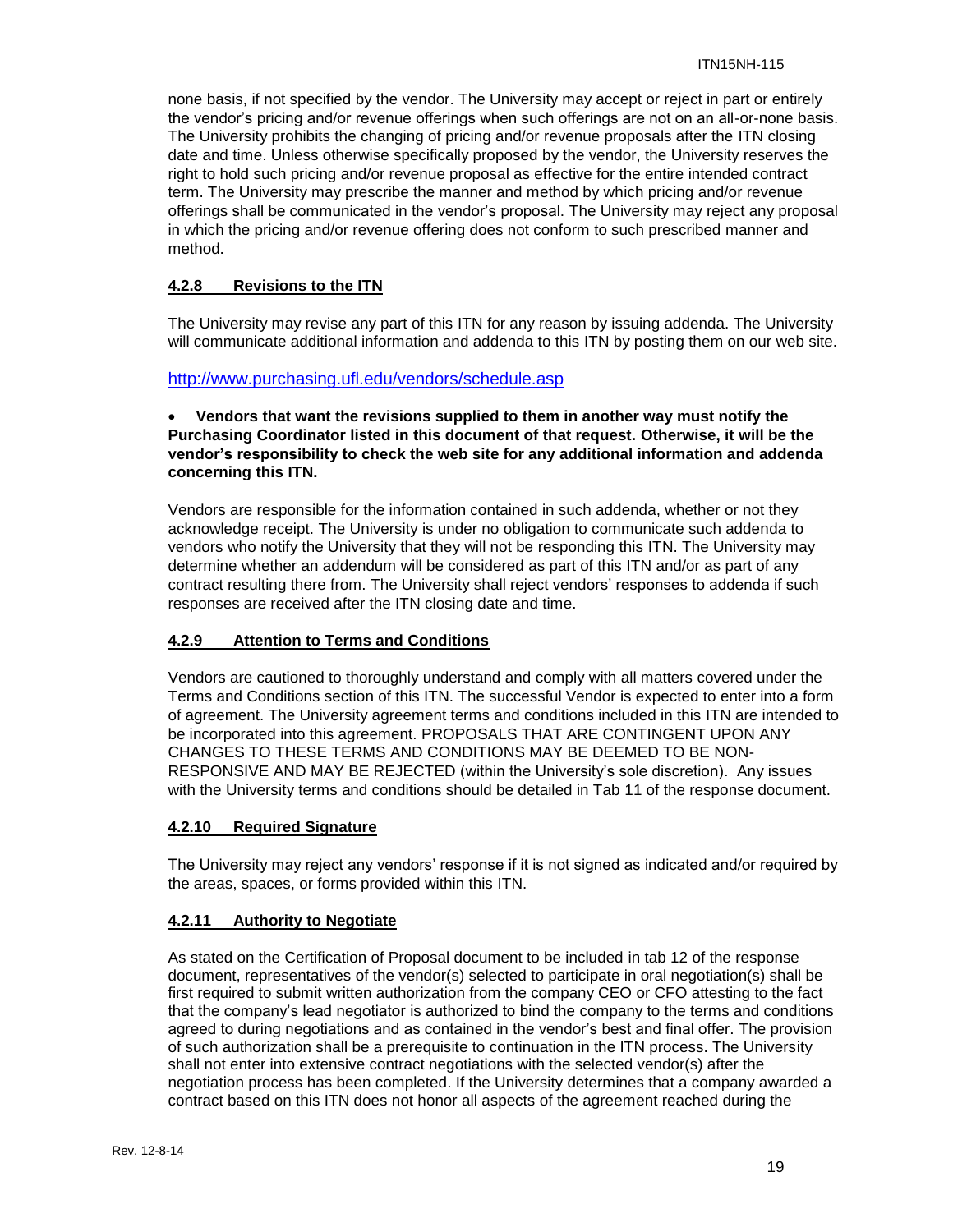negotiations in the best and final offer, the University reserves the right to immediately cancel the award, and to place the company on the University's suspended vendor list.

Company negotiators must enter the negotiations prepared to speak on behalf of the vendor's company. The University reserves the right to immediately terminate negotiations with any company whose representatives are not empowered to, or who will not, make decisions during the negotiation session. Vendors are reminded that the University may elect not to solicit a best and final offer from any company whose representative(s) have been unable or unwilling to commit to decisions reached during the verbal negotiation process.

# **4.2.12 Collusion Prohibited**

In connection with this ITN, vendor collusion with other vendors or employees thereof, or with any employee of the University, is prohibited and may result in vendor disqualification and/or cancellation of award. Any attempt by the vendor, whether successful or not, to subvert or skirt the principles of open and fair competition may result in vendor disqualification and/or cancellation of award. Such disqualification and/or cancellation shall be at no fault or liability whatsoever to the University.

# **4.2.13 Improper Business Relationships/Conflict of Interest Prohibited**

In connection with this ITN, each vendor shall ensure that no improper, unethical, or illegal relationships or conflict of interest exists between or among the vendor, the University, and any other party to this ITN. The University reserves the right to determine the materiality of such relationships, when discovered or disclosed, whether intended or not; and to decide whether or not vendor disqualification and/or cancellation of award shall result. Such disqualification and/or cancellation shall be at no fault or liability whatsoever to the University.

# **4.2.14 Corrections, Changes, and Providing Information on Forms within the ITN**

Vendors shall ensure that an authorized individual initials each correction using pen and ink. Vendors shall use pen and ink or typewriter in providing information directly on pages, or copies thereof, contained within this ITN.

# **4.2.16 Anti-Kickback**

In compliance with FAR 52.203-7, the University has in place and follows procedures designed to prevent and detect violations of the Anti-Kickback Act of 1986 in its operations and direct business relationships.

# **4.2.17 Withdrawal of ITN**

Vendors may withdraw their proposals any time prior to the ITN closing date. Vendors may request to withdraw their proposals after the ITN closing date and time prior to selection and notice of award. The University shall have sole authority to grant or deny such a request. In the event the University grants such a request, it may withhold issuing future ITN's to such vendors.

#### **4.2.18 University's Right to Use Vendor's Ideas/Proprietary Information**

**If the vendor needs to submit proprietary information with the proposal, the vendor shall ensure that it is enclosed in a separate envelope from the proposal and that it is clearly designated and conspicuously labeled as such.** Vendors who submit responses with information noted as proprietary may be asked to substantiate why the information is proprietary or is otherwise exempt from a public records request under Florida Law.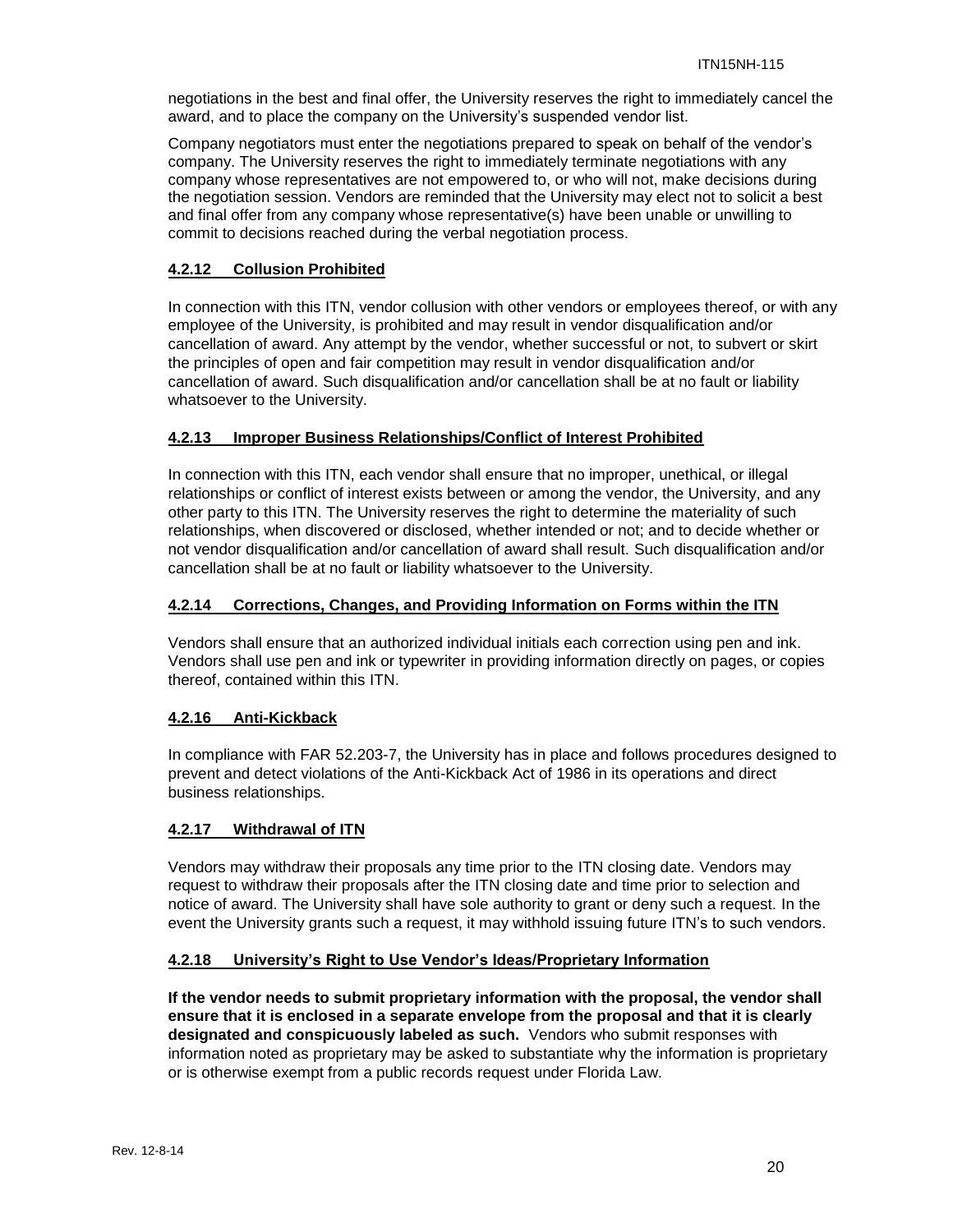Selection or rejection of the proposal shall not affect the University's right of use. Provided, however, that the University will, in good faith, honor any vendor information that is clearly designated and conspicuously labeled as proprietary, and the University concurs that the information is proprietary, that trade secrets or other proprietary data contained in the proposal documents shall be maintained as confidential in accordance with procedures promulgated by the Purchasing Coordinator and subject to limitations in Florida or Federal law. Pricing information cannot be considered proprietary. The University shall not be liable in any manner or in any amount for disclosing proprietary information if such information is not clearly so designated and conspicuously so labeled. The University shall likewise not be liable if it did not know or could not have reasonably known that such information was proprietary.

Should a request be made of the University for access to the information designated confidential or trade secret by the bidder and, on the basis of that designation, the University denies the request, the bidder may be responsible for all legal costs necessary to defend such action if the denial is challenged in a court of law.

#### **5.0 DEFINITIONS**

#### **5.1 Agreement/Contract**

All types of agreements entered into by the University of Florida, regardless of what they may be called, for the procurement of materials, services or construction, or the disposal of materials. Meaning is interchangeable.

#### **5.2 Customer**

Unless otherwise implied by the context of the specific provision within this ITN, "Customer" means a customer of the vendor, other than the University.

#### **5.3 May, Should**

Indicates something that is not mandatory, but permissible, recommended, or desirable.

#### **5.4 Must, Shall, Will**

Indicates a mandatory requirement. Failure to meet these mandatory requirements may result in rejection of your proposal as non-responsive.

# **5.5 Proposal**

The entirety of the vendor's responses to each point of this ITN, including any and all supplemental offers or information not explicitly requested within this ITN.

#### **5.6 Proprietary Information**

Information held by the owner that if released to the public or anyone outside the owner's organization, would be detrimental to its interests. It is an issue of fact rather than opinion. Pricing and/or revenues cannot be considered proprietary.

# **5.7 Provider**

Any entity responding to this ITN, or, if selected, the vendor entering into a contract with University.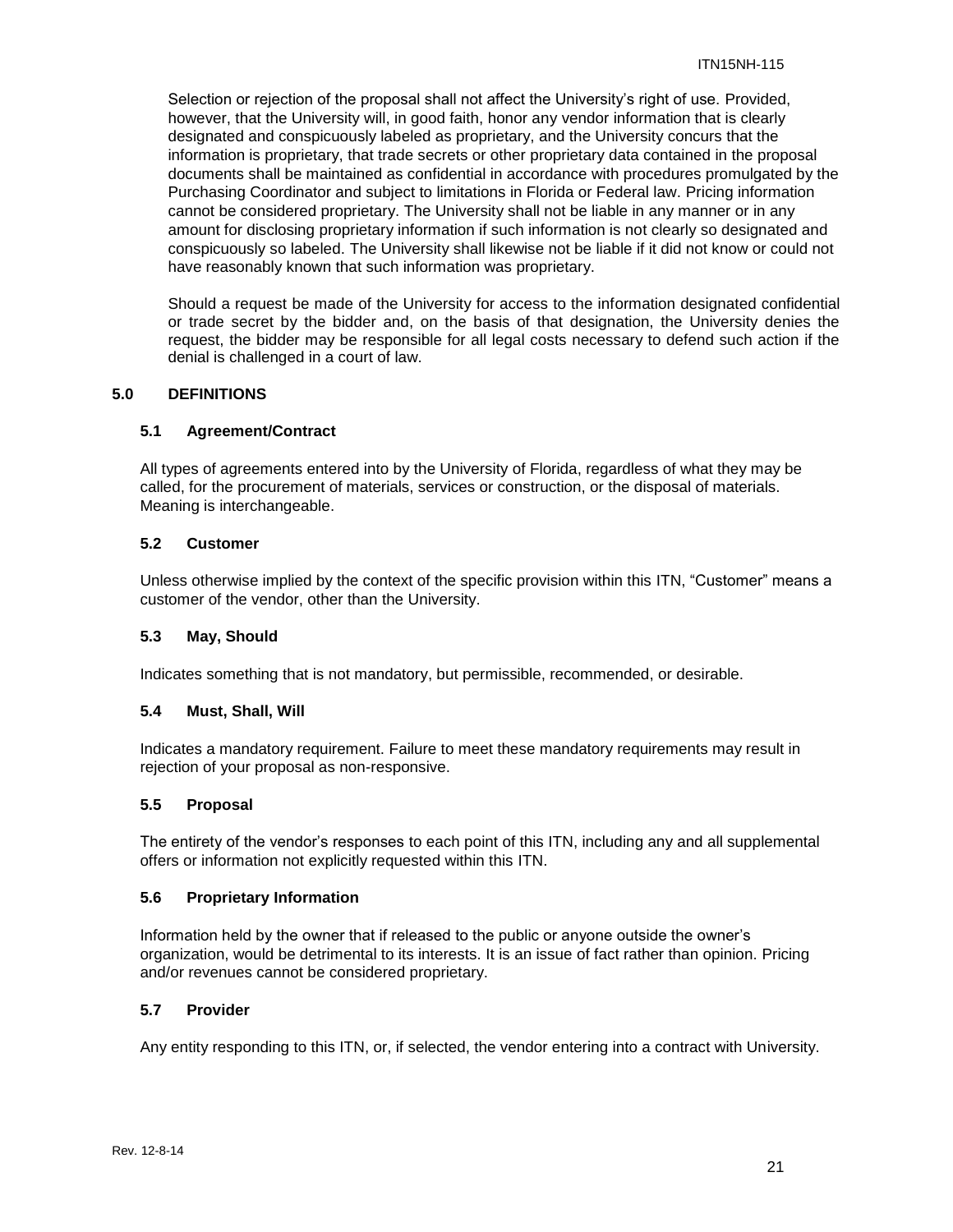# **5.8 Invitation to Negotiate (ITN)**

The Invitation to Negotiate is a competitive negotiation process. It is not to be confused with an Invitation to Bid (ITB), in which goods or services are precisely specified and price is substantially the only competitive factor. This ITN provides the University the flexibility to negotiate to arrive at a mutually agreeable relationship. Price will be considered, but will not be the only factor of evaluation.

#### **5.9 Respondent**

Any entity responding to this ITN, or, if selected, the vendor entering into a contract with University.

# **5.10 Response**

Same as Proposal

#### **5.11 Successful Vendor**

Any entity responding to this ITN, or, if selected, the vendor entering into a contract with University.

#### **5.12 Supplement Agreement**

Any supplement terms and conditions agreed to by the parties in writing taking precedence over all other documents governing the transaction.

#### **5.13 Supplier**

Any entity responding to this ITN, or, if selected, the vendor entering into a contract with University.

#### **5.14 University of Florida, UF or University**

Same as The University of Florida Board of Trustees, a public body corporate of the State of Florida; throughout the document the term UF, University and University of Florida is used interchangeably.

#### **5.15 Vendor**

Any entity responding to this ITN, or, if selected, the vendor entering into a contract with University.

#### **5.16 Vendor's Proposal**

Same as Proposal

#### **5.17 Vendor's Response**

Same as Proposal

#### **6.0 AGREEMENT TERMS AND CONDITIONS**

The following are the Terms and Conditions that will become part of any Agreement consummated between the University and the Successful Vendor and are not subject to negotiation or alteration by the Successful Vendor. Therefore, the Successful Vendor will be expected to execute an Agreement containing the provisions set forth in this section, or substantially similar provisions as University deems prudent or necessary. This list of provisions is not exhaustive or indicative of every provision that will be contained in the Agreement, but rather identifies particular terms and conditions of which the vendor should be aware. In the event of a conflict between any provisions contained in any of the documents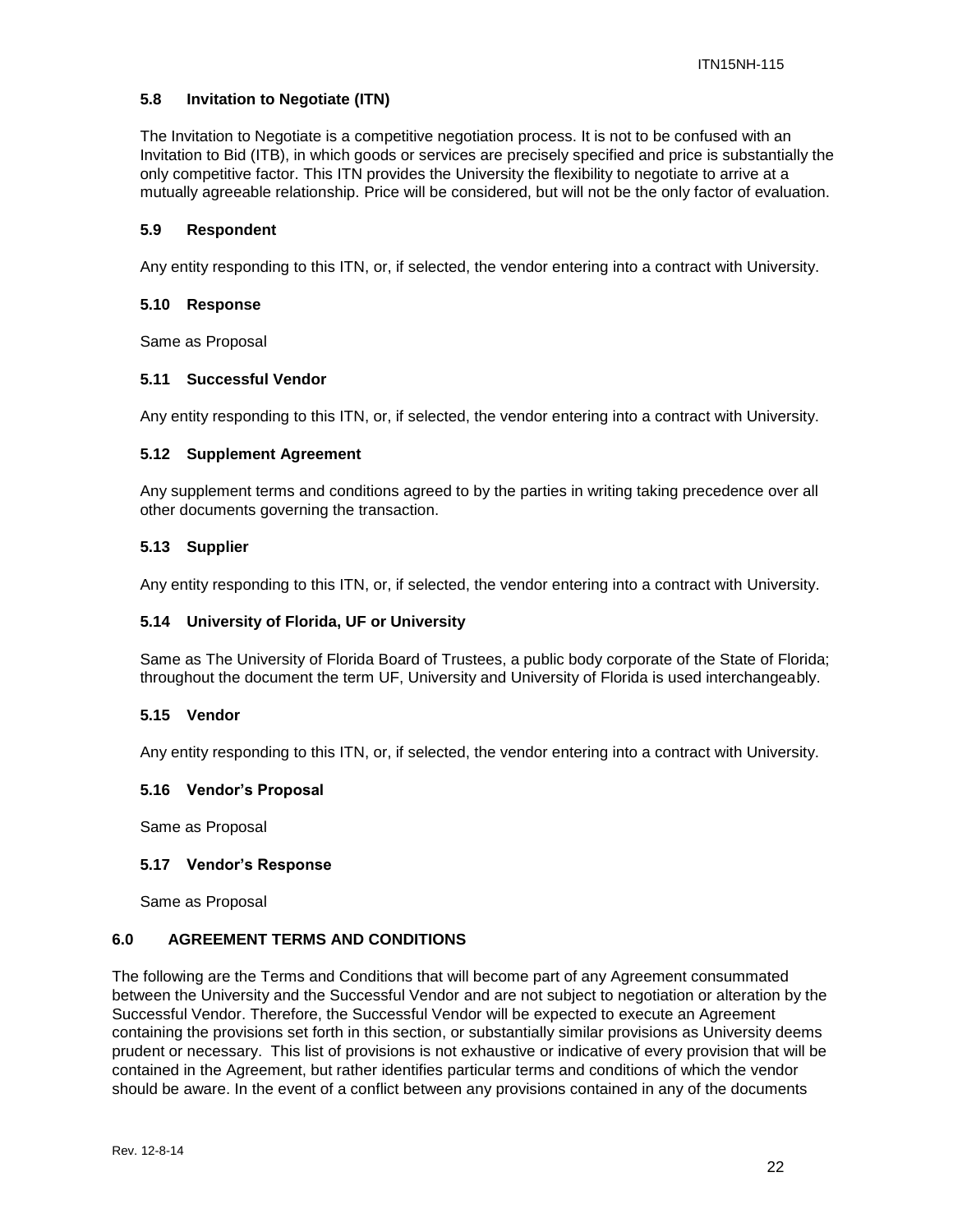governing this transaction, the following shall be the order of precedence: MOU, Agreement; Invitation to Negotiate; Proposal.

# **6.1 Actions of Successful Vendor**

The University is under no obligation whatsoever to be bound by the actions of any Successful Vendor with respect to third parties. The Successful Vendor is not a division or agent of the University.

# **6.2 Advertising**

The Successful Vendor shall not advertise or publish information concerning the Agreement without prior written consent of the University. The University shall not unreasonably withhold permission.

Direct marketing to UF e-mail addresses should be pre-approved by Purchasing Services with the majority of promotions being available through the MyUF Market electronic catalogs

# **6.3 Americans with Disabilities Act**

The Successful Vendor shall comply with all applicable provisions of the Americans with Disabilities Act and applicable federal regulations under the act.

# **6.4 Certification**

By signature on the "Proposal Certification" form included under Section 7.0, the Vendor certifies that the submission on the proposal did not involve collusion or other anti-competitive practices. The Vendor has not given, offered to give, nor intends to give at any time hereafter any economic opportunity, future employment, gift, loan, gratuity, special discount, trip, favor, or service to a public servant in connection with the submitted proposal. In addition, Vendor certifies whether or not an employee of the University has, or whose relative has, a substantial interest in any Agreement subsequent to this ITN. Vendor also certifies their status with regard to debarment, or suspension by any federal entity.

Failure to provide a valid signature affirming the stipulations required by this clause shall result in the rejection of the submitted proposal and, if applicable, any resulting Agreement. Signing the certification with a false statement shall void the proposal and, if applicable, any resulting Agreement. Any resulting Agreement may be subject to legal remedies provided by law. Vendor agrees to promote and offer to the University only those services and/or materials as stated in and allowed for under resulting Agreement(s).

#### **6.5 Conflict of Interest**

The award hereunder is subject to the provisions of Chapter 112, F.S. Vendors must disclose with the proposal the name of any trustee, officer, director, or agent who is also an employee of the University of Florida. Further, all Vendors must disclose the name of any University employee who owns, directly or indirectly, an interest of five percent (5%) or more in the Vendor's firm or any of its branches.

# **6.6 Discrimination**

An entity or affiliate who has been placed on the discriminatory list may not submit a bid on a contract to provide goods or services to a public entity, may not submit a bid on a contract with a public entity for the construction or repair of a public building or public work, may not submit proposals on leases of real property to a public entity, may not award or perform work as a Vendor, supplier, subcontractor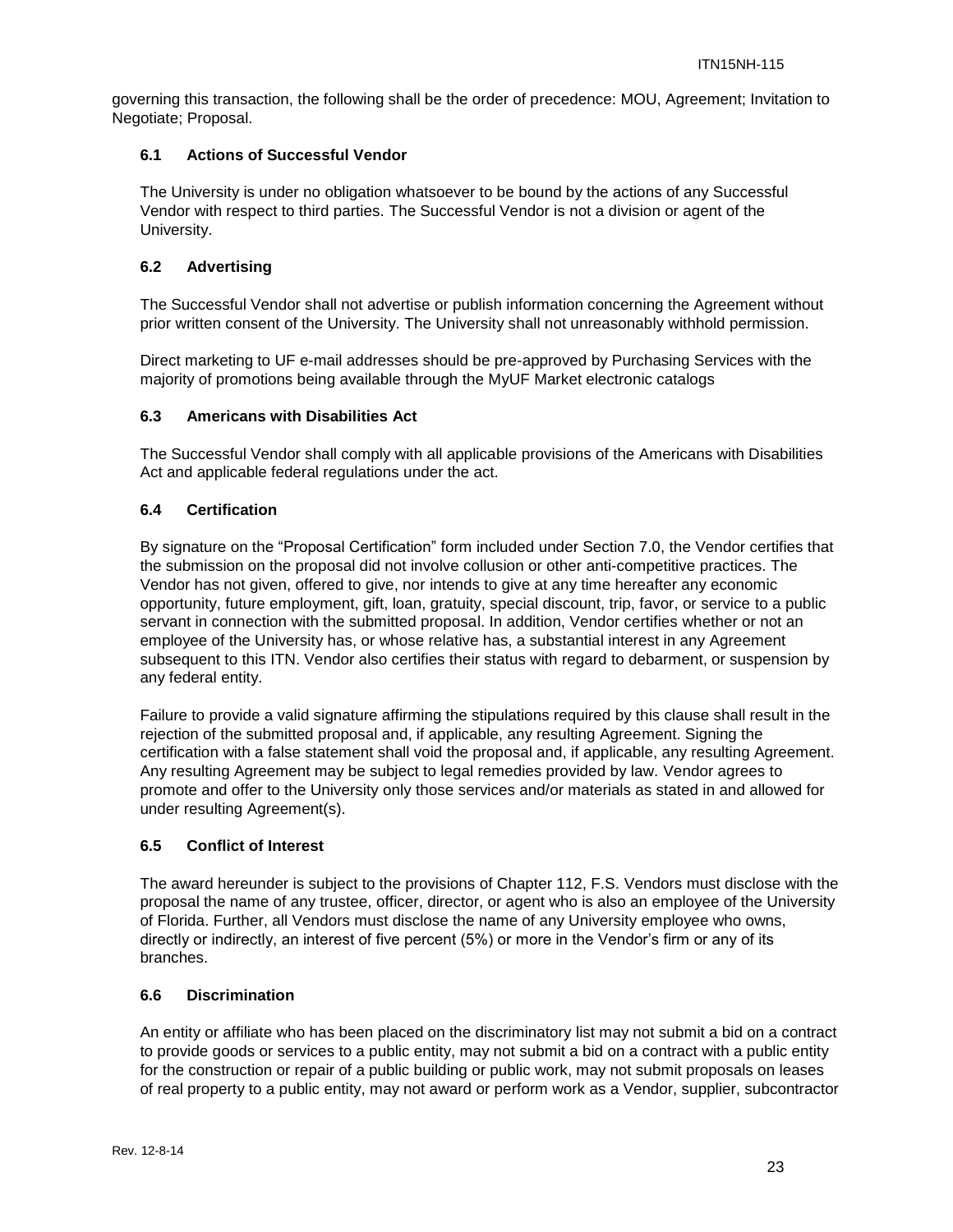or consultant under contract with any public entity, and may not transact business with any public entity.

# **6.7 Drug Free Workplace**

The Successful Vendor agrees that in the performance of the Agreement, neither the Successful Vendor nor any employee of the Successful Vendor shall engage in the unlawful manufacture, distribution, dispensing, possession, or use of a controlled substance in conducting any activity covered by the Agreement. The University reserves the right to request a copy of the Successful Vendor's Drug Free Workplace Policy. The Successful Vendor further agrees to insert a provision similar to this statement in all subcontracts for services required.

# **6.8 Equal Opportunity Statement**

The State Universities have established equal opportunity practices which conform to both the spirit and the letter of all laws against discrimination and prohibit discrimination based on race, creed, color, sex, age, national origin, marital status or religion. To be considered for inclusion as a supplier under this agreement, the vendor commits to the following:

A. The provisions of Executive Order 11246, September 24, 1966, and the rules, regulations, and relevant orders of the Secretary of Labor are applicable to each order placed against this agreement regardless of value.

B. If the vendor expects to receive \$10,000 in orders during the first 12 months of this agreement, a complete certificate of non-segregated facilities shall be attached to the proposal response.

C. If the vendor expects to receive \$50,000 in orders during the first 12 months of this agreement and employs more than 50 people, standard form 100 (EEOO-1) must be filed prior to March 1 of each year.

D. If the vendor expects to receive \$50,000 in orders during the first 12 months and employs more than 50 people, a written program for affirmative action compliance must be maintained by the vendor, subject to review upon request by the user agencies of this agreement.

If you have already complied with the above, please indicate

# **6.9 Federal, State, and Local Laws and Regulations**

Successful Vendor is solely responsible for complying with all laws, ordinances, and regulations including but not limited to, those relating to taxes, licenses and permits, as they may apply to any matter under this ITN. The Successful Vendor must demonstrate that they are duly licensed by applicable regulatory bodies during the performance of the Agreement. Prior to the commencement of Agreement, the Successful Vendor shall be prepared to provide evidence of such licensing as may be requested by the University. Successful Vendor shall, at no expense to the University, procure and keep in force during the entire period of the Agreement all such permits and licenses.

#### **6.10 Inspection, Audit and Reporting**

All books, accounts, reports, files and other records relating to the Agreement shall be subject at all reasonable times to inspection and audit by the University of Florida.

Reporting Requirements: The successful vendor(s) agrees to furnish to the University a summary of total sales made under this contract as requested but at least twice a year.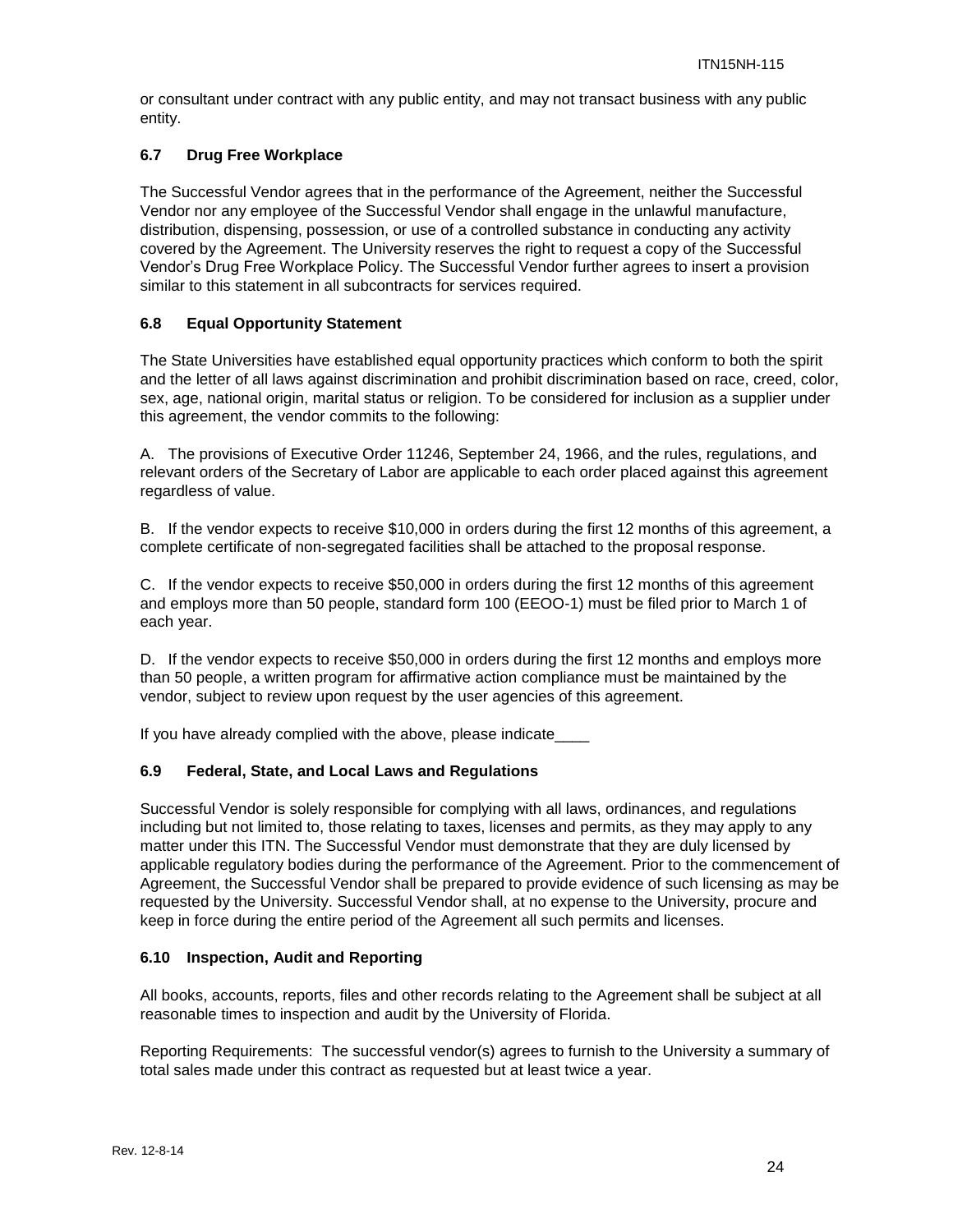All reporting will be in Electronic Format provided to Purchasing Services either prior to business review meetings or as requested.

Reports will include, but are not limited to the following.

Detailed invoice level purchase history usage with at minimum the following fields:

- · PO Number
- · Quote Number
- · Invoice Number
- · Invoice Date
- · Ordered By Department
- · Order Date
- · Delivery Date
- · Vendor Item Code
- · Item Description
- · List Price
- · Order Method
- · Discount
- · Net Price
	- · Other Organizations: Total dollar value of purchases and total of orders through University agreement to other institutions
	- · Savings to University through vendor discounting special offers such as volume discounting

Vendor and University will work together to create reports as University deems necessary and compatible with vendor systems.

# **6.11 Liens**

Each Successful Vendor shall keep the University free and clear from all liens asserted by any person or entity for any reason arising out of the furnishing of services or materials by or to the Successful Vendor.

#### **6.12 Modifications**

The Agreement can be modified or rescinded only by a writing signed by both parties or their duly authorized agents.

#### **6.13 Non-Discrimination**

The parties agree to be bound by applicable state and federal rules governing Equal Employment Opportunity and Non-Discrimination.

#### **6.14 Ownership of Documents**

All drawings, maps, sketches, documents, records, programs, data base, reports and other data developed or purchased, under this Agreement for or at the University's expense shall be and remain the University's property, without restriction, reservation or qualifications. The Successful Vendor may retain copies necessary for recordkeeping documentation and all such other business purposes related to the Agreement. All materials and products produced shall be provided to the University upon expiration of this Agreement.

#### **6.15 Sales and Use Tax**

The Successful Vendor agrees to comply with and to require all of his subcontractors to comply with all the provisions of applicable law. The Successful Vendor further agrees to indemnify and hold harmless the University from any and all claims and demands made against it by virtue of the failure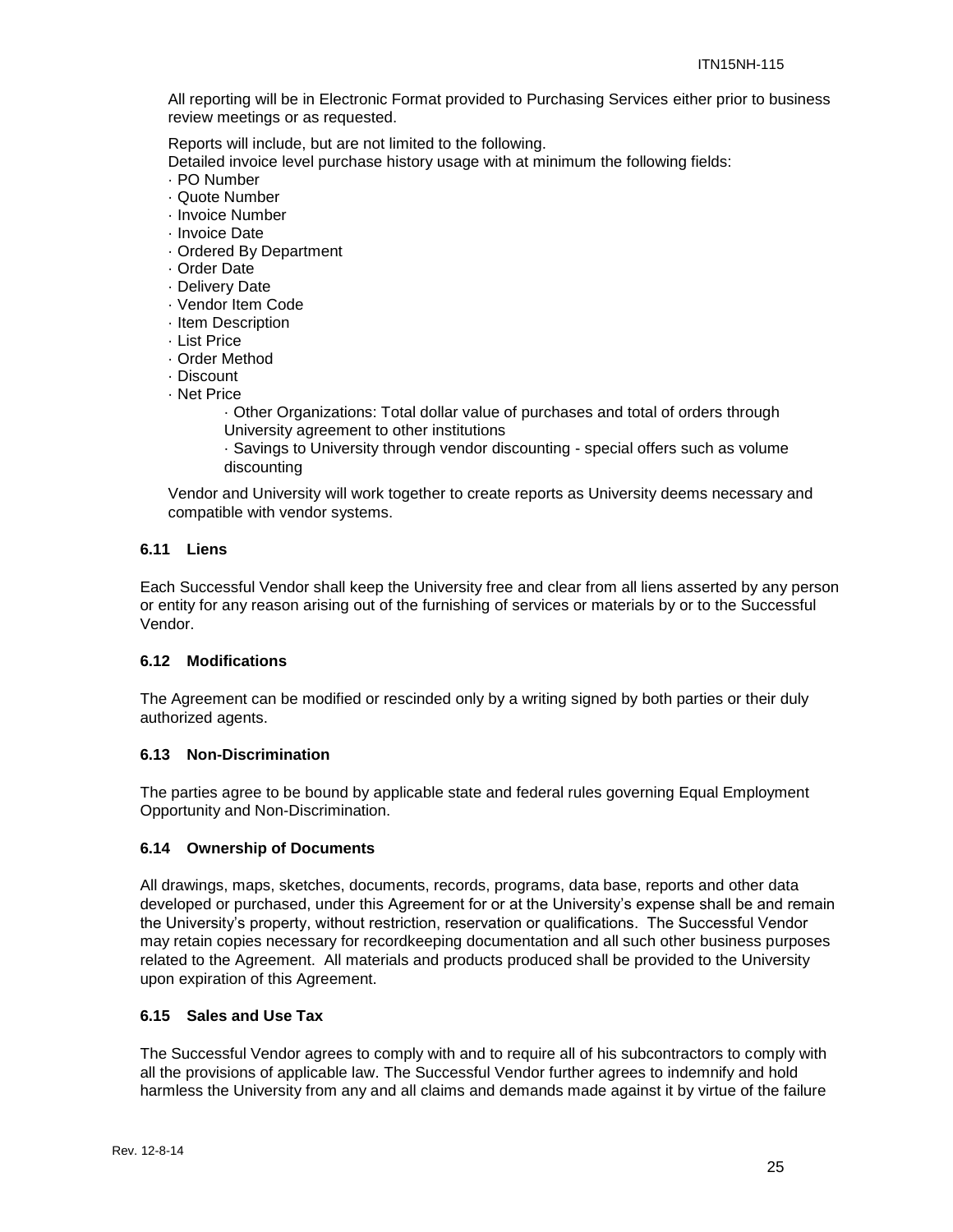of the Successful Vendor or any subcontractors to comply with the provisions of any and all said laws. The University is exempt from state sales and use tax.

# **6.16 Sexual Harassment**

Federal law and the policies of the University prohibit sexual harassment of University employees or students. Sexual harassment includes any unwelcome sexual advance toward a University employee or student, any request for a sexual favor from a University employee or student, or any other verbal or physical conduct of a sexual nature that is so pervasive as to create a hostile or offensive working environment for University employees, or a hostile or an offensive academic environment for University students. University vendors, subcontractors and suppliers for this project are required to exercise control over their employees so as to prohibit acts of sexual harassment of University employees and students. The employer of any person who the University, in its reasonable judgment, determines has committed an act of sexual harassment agrees as a term and condition of the Agreement to cause such person to be removed from the project site and from University premises and to take such other action as may be reasonably necessary to cause the sexual harassment to cease.

# **6.17 Small Business Program**

University is an equal opportunity institution and, as such, encourages the use of small businesses, including women and minority-owned small businesses in the provision of goods and services. Small businesses should have a fair and equal opportunity to compete for dollars spent by the University. Competition ensures that prices are competitive and a broad vendor base is available. Vendor shall use good faith efforts to ensure opportunities are available to small businesses, including women and minority-owned businesses. UF requests that data regarding the use of Tier 2 vendors be provided on request. For questions about the University's Small Business Program contact Faylene Welcome, Director of Small Business and Vendor Diversity, 352-392-0380.

# **6.18 Tobacco Free Campus Policy**

The University of Florida campus is a tobacco-free campus. This policy was effective as of July 1, 2010. The use of cigarettes or other tobacco products in UF buildings, parking lots, or in vehicles in these areas is prohibited. The successful vendor is expected to respect this smoke free policy and fully comply with it.

# **6.19 Sustainability Preferences**

The University's purchasing directives support the purchase of products that will minimize any negative environmental impacts of our work. In order to facilitate a healthy market in sustainable products, all parties involved in the procurement and utilization of materials must engage in both waste recycling and the initial purchase of products containing recycled content. It is in the interest of public health, safety and welfare and the conservation of energy and natural resources to use and promote environmentally responsible products, as well as energy efficient fixtures, appliances and mechanical equipment used in new construction and retrofit of University facilities.

# **6.20 Assignment-Delegation**

No right or interest in the Agreement shall be assigned or delegation of any obligation made by Successful Vendor without written permission of the University. Any attempted assignment or delegation by Successful Vendor shall be wholly void and totally ineffective for all purposes unless made in conformity with this paragraph.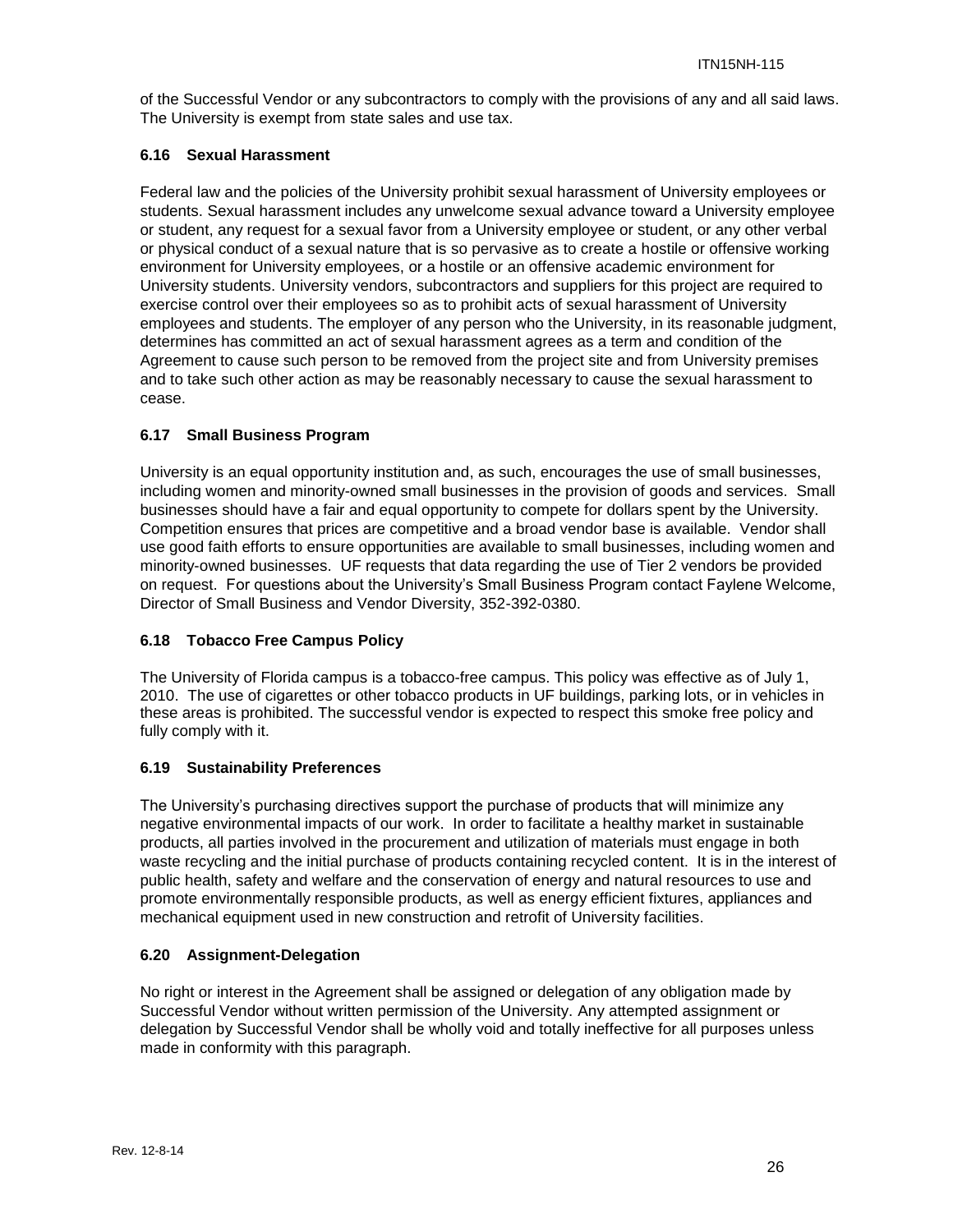# **6.21 Assignment of Anti-Trust Overcharge Claims**

The parties recognize that in actual economic practice overcharges resulting from anti-trust violations are in fact borne by the ultimate purchaser; therefore, Successful Vendor hereby assigns to the University any and all claims for such overcharges.

# **6.22 Date for Reckoning Prompt-Payment Discount**

For purposes of determining whether a prompt-payment discount, if applicable, may be taken by the University, the starting date of such reckoning period shall be the later of the date of a properly executed invoice or the date of completion of service and/or delivery of product.

# **6.23 Force Majeure**

In the event compliance with any obligation under this Agreement is impractical or impossible due to any Event of Force Majeure, then the time for performance of such obligation shall be extended for a period equivalent to the duration of the Event of Force Majeure. The provisions of this section shall not operate to excuse either party's inability to perform its obligations hereunder because of inadequate finances. "Event of Force Majeure:" means any embargo, flood, earthquake, storm, dust storm, lightning, fire, epidemic, act of God, war, national emergency, civil disturbance or disobedience, riot, sabotage, terrorism, restraint by governmental order or any other occurrence beyond the reasonable control of the party in question.

# **6.24 Furnish and Install**

The items specified in this solicitation will be provided on a furnished and installed basis. The Successful Vendor shall have the complete responsibility for the items or system until it is in place and working. Any special installation preparation and requirements must be submitted to the University. All transportation and coordination arrangements will be the responsibility of the Successful Vendor. Delivery of equipment will be coordinated so that items or systems will be delivered directly to the installation site. This effort will minimize risk of damage and avoid double handling.

#### **6.25 Indemnification/Hold Harmless; Liability**

The Successful Vendor shall indemnify, defend, and hold harmless the University of Florida Board of Trustees, the University of Florida, the State of Florida and the Florida Board of Governors, and their respective officers, agents, and employees, against and from any and all claims, demands, suits, actions, proceedings, loss, cost, and damages of every kind and description, including attorneys' fees and/or litigation expenses, which may be brought or made against or incurred on account of loss of or damage to any property or for injuries to or death of any person, caused by, arising out of, or contributed to, in whole or in part, by reasons of any act, omission, professional error, fault, mistake, or negligence of Successful Vendor, its employees, agents, representatives, or subcontractors, their employees, agents, or representatives in connection with or incident to the performance of the Agreement. Successful Vendor's obligation under this provision shall not extend to any liability caused by the sole negligence of the University Of Florida Board Of Trustees, University, or its officers, agents, and employees. Such indemnification shall specifically include infringement claims made against any and all intellectual property supplied by Successful Vendor and third party infringement under the Agreement.

The University, as a public entity, is protected by sovereign immunity from tort liability, subject to a limited statutory waiver. The University will not agree to (i) indemnify or hold harmless any vendor; (ii) be liable for vendor's attorneys' fees under any circumstances; or (iii) binding arbitration. The Agreement shall not be construed or interpreted as (i) denying to either party any remedy or defense available to such party under the laws of the State of Florida; (ii) the consent of University or the State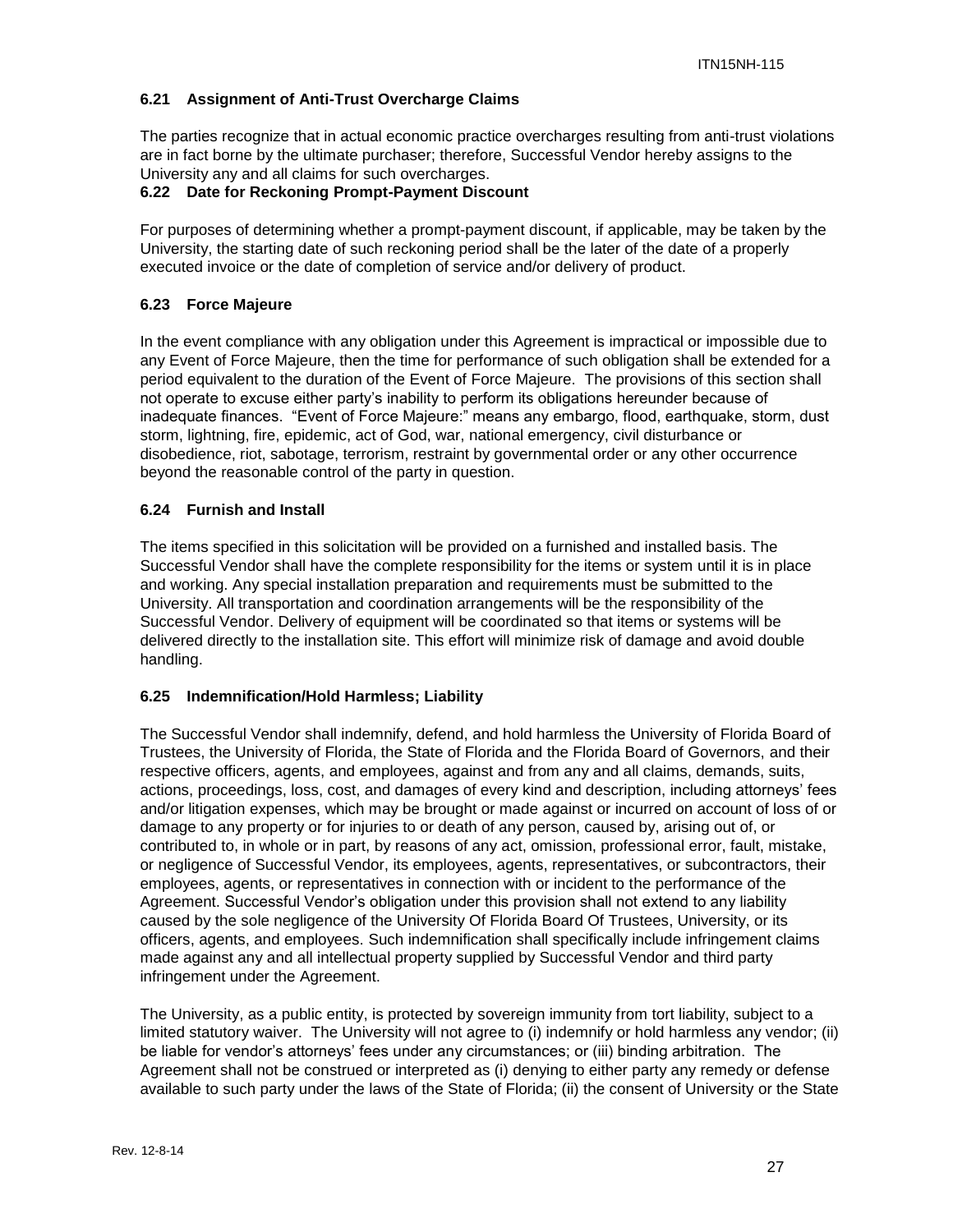of Florida or their agents and agencies to be sued; or (iii) a waiver of either University's or the State of Florida's sovereign immunity beyond the limited waiver provided in section 768.28, Florida Statutes.

# **6.26 Insurance Requirements**

The Successful Vendor shall purchase from and maintain with a company or companies, lawfully authorized to do business in Florida and acceptable to the University, such insurance as will protect the Successful Vendor from claims arising out of or resulting from the Successful Vendor's operations under the Agreement and for which the Successful Vendor may be legally liable, whether such operations be by the Successful Vendor or by their subcontractors or by anyone directly or indirectly employed by any of them, or by anyone for whose acts any of them may be liable. All insurance policies shall be issued and countersigned by representatives of such companies duly authorized for the State of Florida and shall be written on ISO standard forms or their equivalents. The Successful Vendor shall file with the University Certificates of Insurance prior to the commencement of this Agreement and shall file Certificates of Insurance evidencing the renewal of such policies at least thirty (30) days prior to the date that each applicable insurance policy is scheduled to expire. *Please note that the University of Florida must be named "additional insured" on automobile and general liability policies.*

General Liability Insurance – The Successful Vendor shall provide the ISO Commercial General Liability policy for general liability coverage's for limits of not less than of \$1,000,000 per occurrence. Coverage shall be maintained without interruption from date of commencement of work until date of final payment.

Worker's Compensation - The Successful Vendor shall secure and maintain for the life of this Agreement, valid Worker's Compensation Insurance as required by chapter 440, Florida Statutes.

Automobile Liability - The Successful Vendor shall secure and maintain, during the life of this Agreement, Automobile Liability insurance on all vehicles against bodily injury and property damage in at least the amount of \$100,000.00 per person, \$500,000.00 per occurrence.

# **6.27 Protection of Property**

The Successful Vendor shall at all times guard against damage or loss to the property of the University or of others or vendors and shall be held responsible for replacing or repairing any such loss or damage. The University may withhold payment or make such deductions as deemed necessary to insure reimbursement or replacement for loss or damage to property through negligence of the Successful Vendor or their agents. The Successful Vendor shall provide all barricades and take all necessary precautions to protect buildings and personnel.

#### Intellectual Property

- A. All works that are created pursuant to this contract ("Works") are works made for hire, and all rights and privileges attendant to the Works belong exclusively to the University. If a court of competent jurisdiction determines that any Work does not constitute a work made for hire, the Contractor hereby assigns to the University for no additional consideration all rights and privileges the Contractor has in the works, including all intellectual property rights, specifically those under copyright law.
- B. Paragraph A does not apply to Works that are not created through performance under this Contract ("Pre-existing works"). With respect to Pre-existing works used by the Contractor in performance of this Contract, the Contractor shall obtain for the University at no additional charge a license to use Pre-existing works for the uses intended under this Contract, including the right to make derivative works. Paragraph A does apply, however, to any Works that are derivative of Pre-existing works.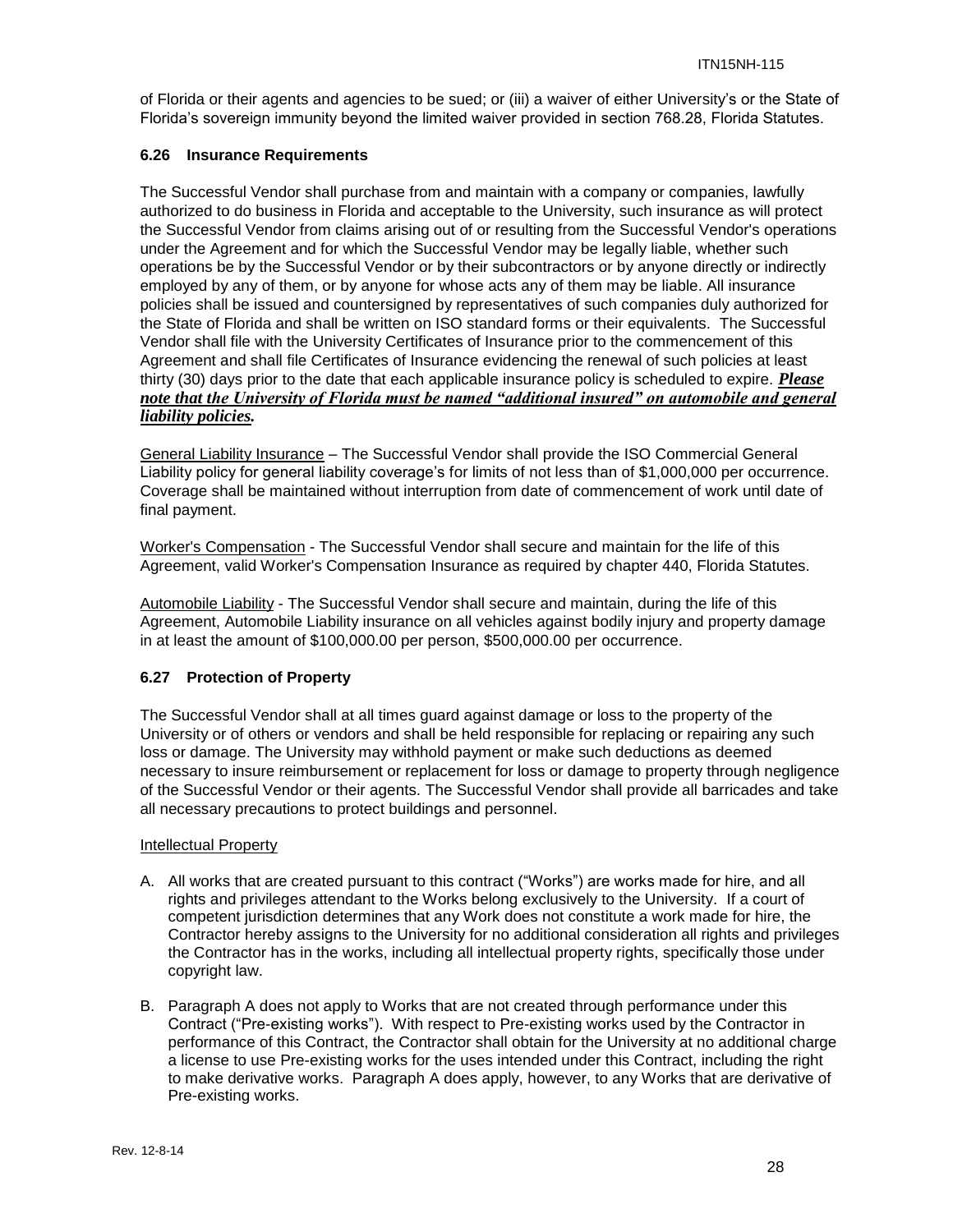- C. The Contractor warrants that it has full power and authority to transfer the rights granted by this Contract to the University and that use of the works by the University does not constitute an infringement or other violation of any copyright, trade secret, trademark, patent, non-disclosure, or other rights of any third party.
- D. Title and all rights and privileges to all graphics and material provided to the Contractor by the University in connection with this Contract remain the exclusive property of the University of Florida. The Contractor does not receive any title, rights, or privileges in those graphics or materials. The University grants to the Contractor a limited license in those graphics or materials only for the purpose of carrying out the Contractor's obligations under this Contract.

# **6.28 Labor Disputes**

Successful Vendor shall give prompt notice to the University of any actual or potential labor dispute which delays or may delay performance of the Agreement.

#### **6.29 Laws and Regulations**

Successful Vendors are solely responsible for keeping themselves fully informed of and faithfully observing all laws, ordinances, and regulations and shall protect and indemnify the University, its officers and agents against any claims of liability arising from or based on any violation thereof.

#### **6.30 No Replacement of Defective Tender**

Every tender of goods must fully comply with all provisions of the Agreement as to time of delivery, quantity, and the like. If a tender is made which does not fully conform, this shall constitute a breach and Successful Vendor shall not have the right to substitute a conforming tender.

#### **6.31 No Waiver of Right by the University**

No waiver by University of any breach of the provisions of the Agreement by the Successful Vendor shall in any way be construed to be a waiver of any future breach or bar the University's right to insist on strict performance of the provisions of the Agreement.

# **6.32 Notice to Vendors of Asbestos-Containing Materials in University Buildings**

Asbestos containing materials (ACM) can be found in almost any building in the United States more than 10 years old. The University of Florida is no exception. The types of asbestos most commonly found are pipe and boiler insulation, fireproofing, hard panels known as "Transite", floor tile, and spray or trowel-applied ceiling finishes. ACM is generally not hazardous if left undisturbed.

The University has implemented an Asbestos Program to assure safe management and removal of ACM. Vendors, consultants, and other's providing service to the University may encounter ACM and must, therefore, comply with the following instructions:

A. Avoid disturbing suspected ACM. Exercise caution and watch for possible ACM.

B. If it is necessary to disturb ACM, first notify the appropriate Division Asbestos Representative listed in this notice, or the University of Florida Asbestos Coordinator, before proceeding with your work. You shall take whatever precautions are necessary to protect humans' health and the environment, and comply with all applicable Federal, State, and Local laws pertaining to asbestos.

C. If you require additional information on possible locations of ACM in a particular building, contact the Asbestos Representative from the Division for which you are working.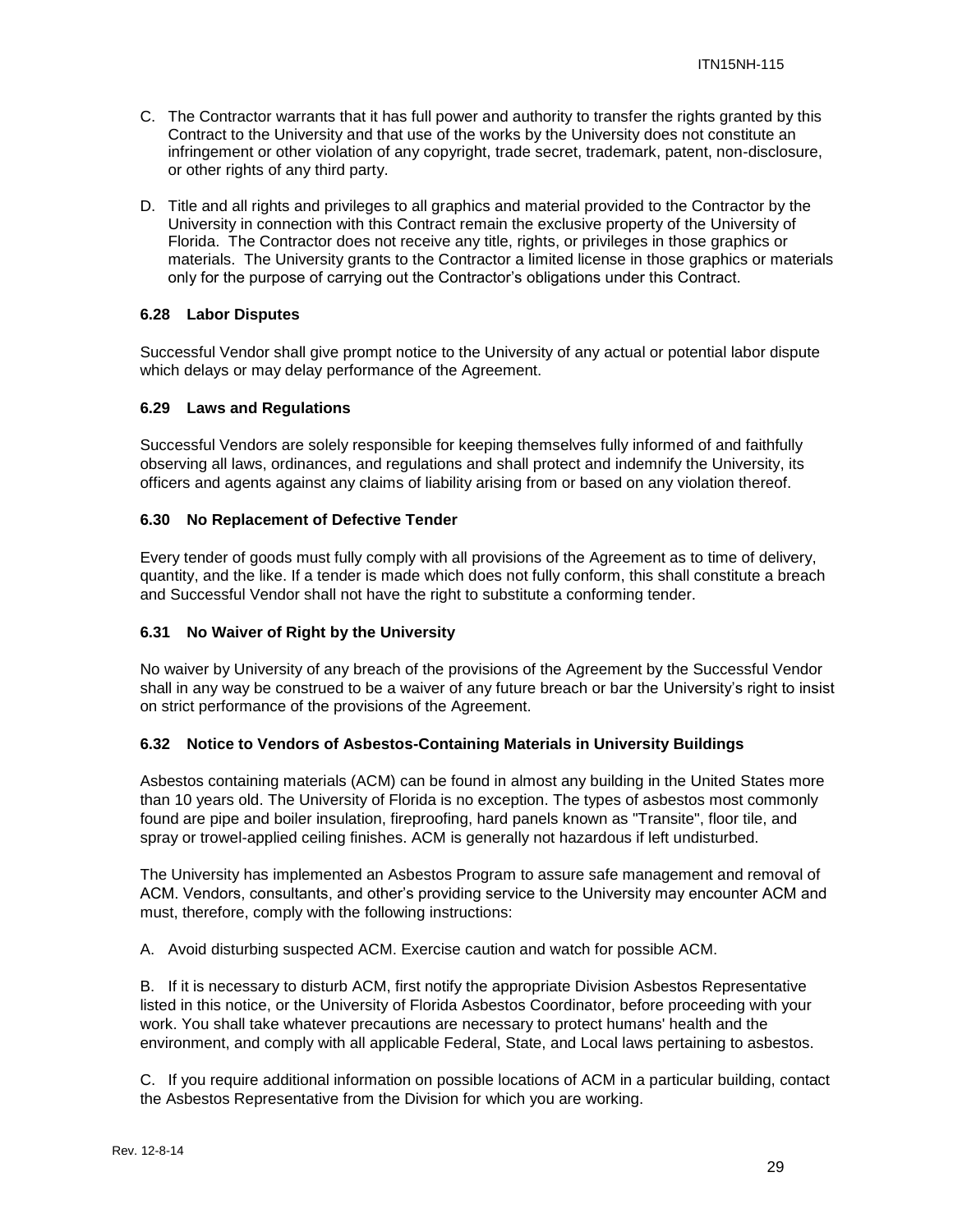| Division              | Asbestos Representative                   | Telephone      |
|-----------------------|-------------------------------------------|----------------|
| <b>Physical Plant</b> | Assoc. Dir. Physical Plant                | (352) 392-7793 |
| <b>Health Center</b>  | Asst. Dir. Health Ctr Physical Plant      | (352) 392-4417 |
| Housing               | <b>Housing Maintenance Superintendent</b> | (352) 392-2161 |
| <b>Reitz Union</b>    | Maintenance Superintendent                | (352) 392-1614 |
| <b>IFAS</b>           | Engineer                                  | (352) 392-6488 |

#### **6.33 Parking and Identification Badges.**

The Successful Vendor shall obtain all parking permits and/or decals that may be required while performing project work on University premises. The Successful Vendor should review Contractor and Vendor Parking information from Transportation and Parking Services located at the following link:<http://www.parking.ufl.edu/pages/contractorvendordecal.asp>

#### **6.34 Payment and Processing Terms**

The University's obligation is payable only and solely from funds appropriated for the purpose of the Agreement. Unless otherwise stated herein, the payment terms for the Agreement are Net 30 days. VENDOR OMBUDSMAN: The University's vendor ombudsman whose duties include acting as an advocate for vendors may be experiencing problems in obtaining payment(s) from the University may be contacted at 352-392-1241.

All invoices for payment should be submitted to the University of Florida via: eMail:

eMail .pdf or .tif file to ufl@invoices.corcentric.com The file must be attached to the email and not embedded within the email. There can be multiple files per email but each file should only contain one invoice.

#### **6.35 Price Adjustment**

Price changes will normally only be considered at the end of one Agreement period and the beginning of another. Price change requests shall be in writing, submitted at least sixty (60) days prior to the end of the current Agreement period, and shall be supported by written evidence of increased costs to the Successful Vendor. The University will not approve unsupported price increases that will merely increase the gross profitability of the Successful Vendor at the expense of the University. Price change requests shall be a factor in the Agreement extension review process. The University shall, in its sole opinion, determine whether the requested price increase or an alternate option is in the best interest of the University.

#### **6.36 Prior Course of Dealings**

No trade usage, prior course of dealings, or course of performance under other agreements shall be a part of any agreement resulting from this ITN; nor shall such trade usage, prior course of dealing, or course of performance be used in the interpretation or construction of such resulting agreement.

#### **6.37 Intentionally Blank**

N/A

#### **6.38 Public Entity Crime**

A person or affiliate who has been placed on the convicted list by the Department of Management Services, State of Florida, may not submit a proposal on a contract to provide any goods or services,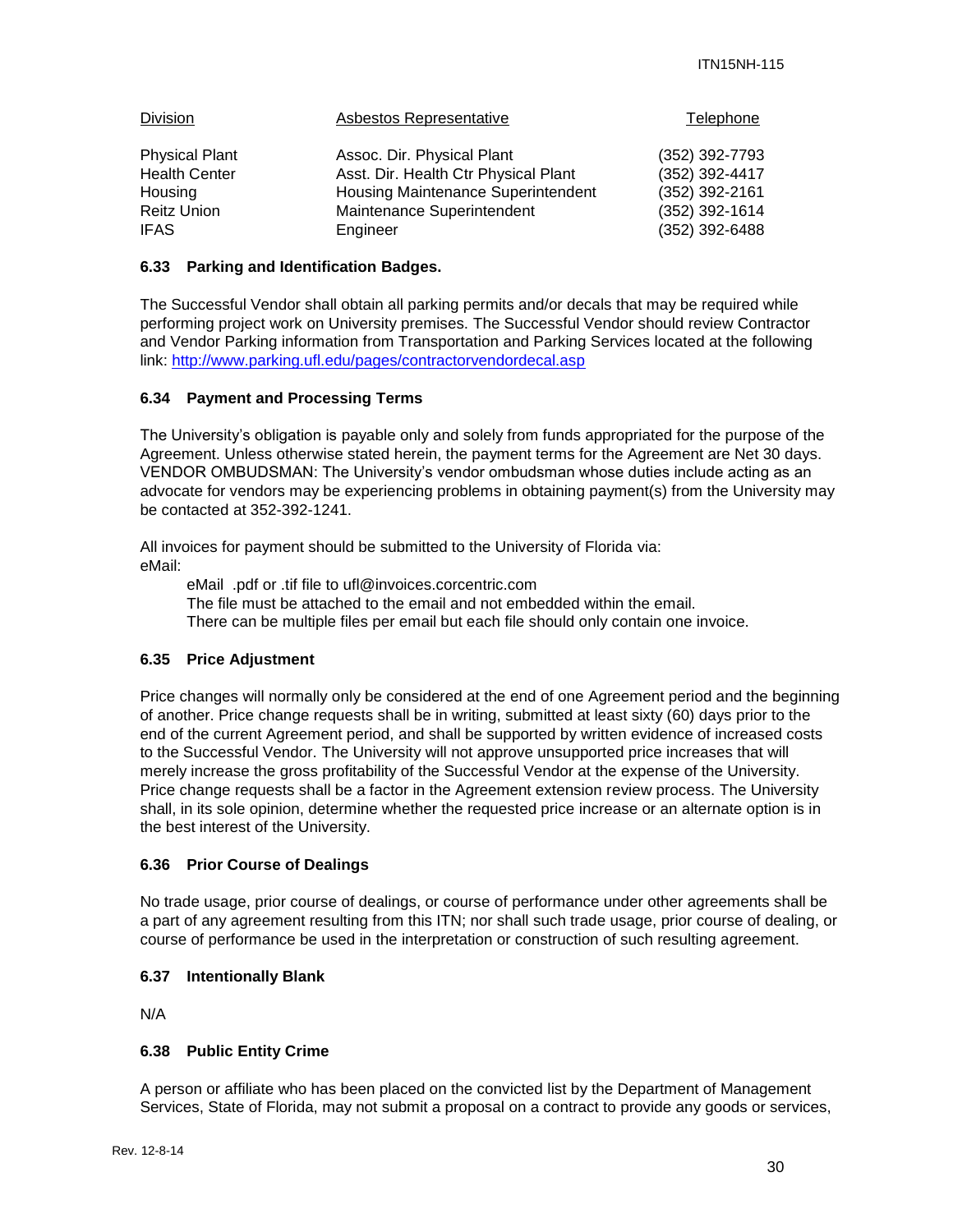including construction, repairs, or leases and may not be awarded or perform work as a Vendor, supplier, subcontractor, or consultant for the University of Florida for a period of 36 months from the date of being placed on the convicted list, a "person" or "affiliate" includes any natural person or any entity, including predecessor or successor entities or any entity under the control of any natural person who is active in its management and who has been convicted of a public entity crime (Rule 6C1-3.020 FAC).

# **6.39 Public Records**

All proposal information submitted and opened becomes subject to the Public Records Law set forth in Chapter 119 F.S.

Any resulting Agreement may be unilaterally canceled for refusal by the vendor to allow public access to all documents, papers, letters, or other materials made or received by the Successful Vendor in conjunction with the Agreement and subject to the provisions of Chapter 119. F.S.

# **6.40 Referencing of Orders**

For each order issued against an agreement resulting hereunder, the University intends in good faith to reference this ITN for pricing, terms and conditions, delivery location, and other particulars. However, in the event the University fails to do so, the University's right to such terms and conditions, and particulars shall not be affected, and no liability of any kind or amount shall accrue to the University.

# **6.41 Remedies and Applicable Law**

The Agreement shall be governed by and construed in accordance with the laws of the State of Florida (without regard to principles of conflict of laws) and the rule and regulations of the Florida Board of Governors and the University. University and Successful Vendor shall have all remedies afforded each by said law. The venue in any action or litigation commenced to enforce the Agreement shall be instituted in Gainesville, Florida.

# **6.42 Right of Inspection**

University shall have the right to inspect the goods at delivery before accepting them.

# **6.43 Right of Offset**

The University shall be entitled to offset against any sums due the Successful Vendor, any expenses or costs incurred by the University, or damages assessed by the University concerning the Successful Vendor's non-conforming performance or failure to perform the Agreement, or any other debt owing the University, including expenses, costs and damages described in the termination provisions contained herein.

#### **6.44 Shipment Under Reservation Prohibited**

Successful Vendor is not authorized to ship the goods under reservation and no tender of a bill of lading will operate as a tender of the goods.

#### **6.45 Specifications: Brand Name or Acceptable Alternate**

Where in these specifications reference is made to materials, trade names, catalog numbers or articles of certain manufacture, it is done for the sole purpose of establishing a basis of a comparable standard of quality, performance, characteristics desired and is not intended to limit or restrict competition. It shall be understood that such method of specification description is not intended to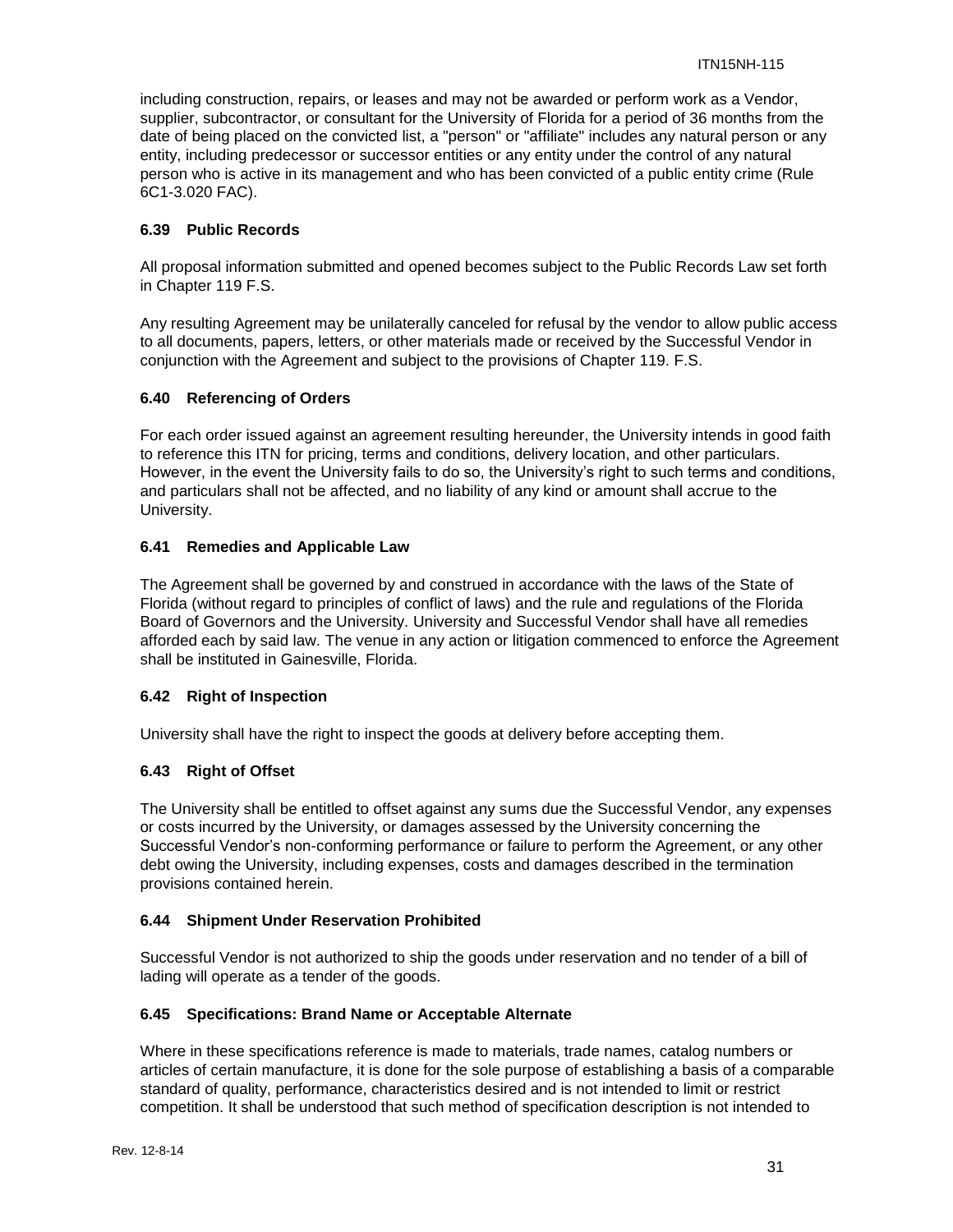exclude other processes, similar designs, or kinds of materials, but is intended solely as a means of establishing a standard of comparison to be utilized for solicitation evaluation purposes. Other material or product may be used, if in the sole opinion of the University, they are equal in durability, quality and of a design in harmony with the intent of these specifications. Such other material or product which is substantially equivalent to those specific brand(s) specified shall qualify for solicitation evaluation and award consideration by the University. The University reserves the right to reject any substitute material or product which, in its opinion, does not meet the standard of quality established by reference in these specifications and is not considered an acceptable alternate for the intended use and purpose. The burden of proof as to meeting the requirements of these specifications shall be the responsibility of the submitting vendor. Such proposer(s) who is offering any material or product other than the item(s) specified herein must submit with their solicitation response catalog cuts and detailed specifications which will completely describe the item(s) on which they are offering for an acceptable alternate determination by the University. Where the proposer proposes to substitute a material or product which is not known to the University, he/she shall be prepared to submit samples on request for the University's inspection and evaluation. The cost of transportation, both ways, of such samples shall be borne by the submitting proposer.

# **6.46 Successful Vendor to Package Goods**

Successful Vendor will package goods in accordance with good commercial practice. Each shipping container shall be clearly and permanently marked as follows: (a) Successful Vendor's name and address; (b) Consignee's name, address and purchase order number; (c) Container number and total number of containers, e.g. box 1 of 4 boxes and (d) the number of the container bearing the packing slip. Successful Vendor shall bear cost of packaging unless otherwise provided.

# **6.47 Termination**

# **6.47.1 Convenience**

The University reserves the right to terminate the Agreement in whole or part at any time when in the best interests of the University without penalty or cause. Upon receipt of the written notice, the Successful Vendor shall immediately stop all work as directed in the notice, notify all subcontractors of the effective date of the termination and minimize all further costs to the University. In the event of termination under this provision, all documents, data and reports prepared by the Successful Vendor under the Agreement shall become the property of and delivered to the University. The Successful Vendor shall be entitled to receive just and equitable compensation for work in progress, work completed and materials accepted before the effective date of termination. Such compensation shall be the Successful Vendor's sole remedy against the University in the event of termination under this provision.

# **6.47.2 Default**

The University reserves the right to terminate the Agreement in whole or in part due to the failure of the Successful Vendor to comply with any term or condition of the Agreement, to acquire and maintain all required insurance policies, bonds, licenses and permits, or to make satisfactory progress in performing the Agreement. The University shall provide written notice of the termination and the reasons for it to the Successful Vendor. Upon termination under this provision, all goods, materials, documents, data and reports prepared by the Successful Vendor under the Agreement shall become the property of and be delivered to the University on demand. The University may, upon termination of the Agreement, procure, on terms and in the manner that it deems appropriate, materials, or services to replace those under the Agreement. The Successful Vendor shall be liable to the University for any excess costs incurred by the University in re-procuring the materials or services.

# **6.47.3 Gratuities**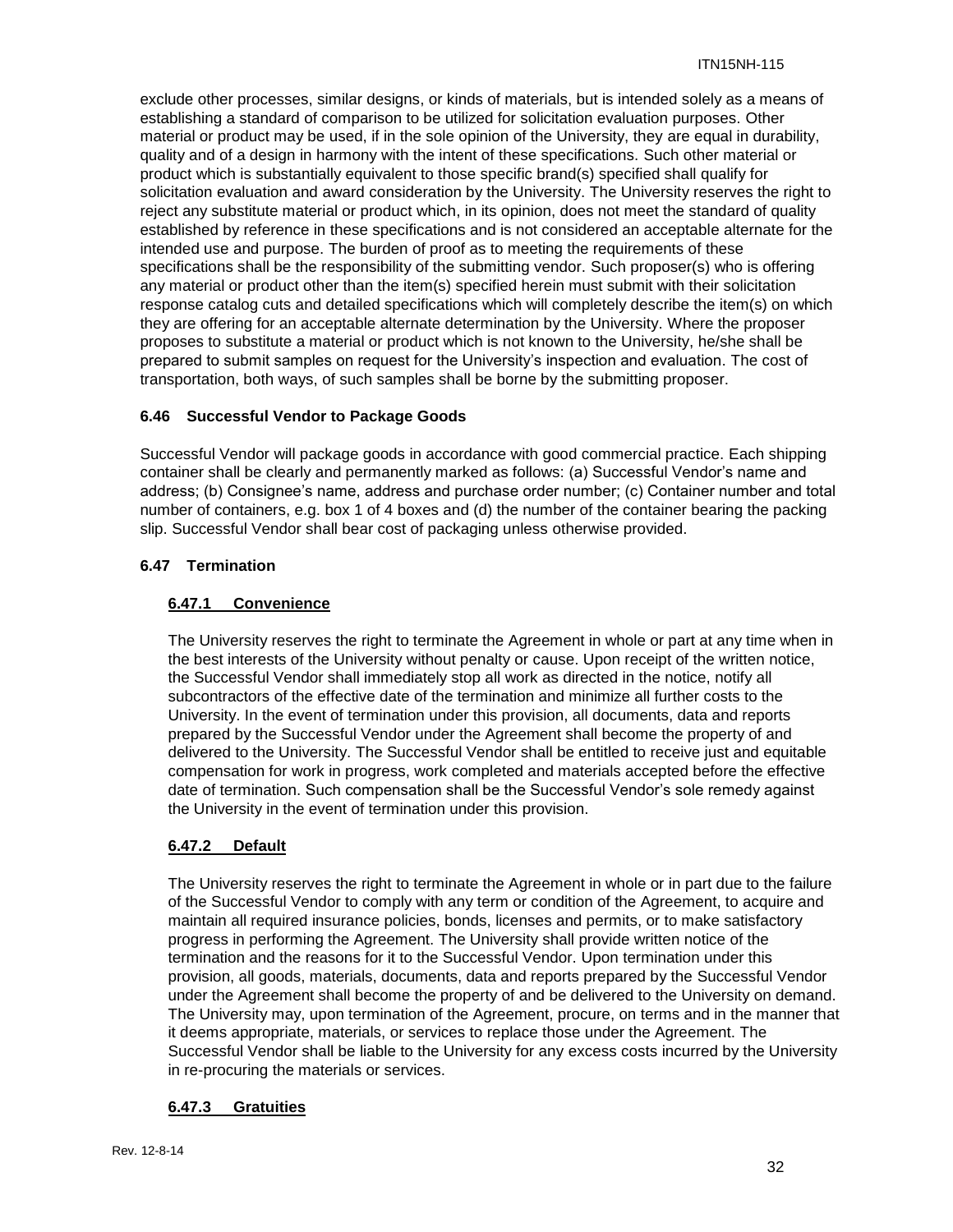The University may, by written notice to the Successful Vendor, cancel the Agreement if it is discovered by the University that gratuities, in the form of entertainment, gifts or other, were offered or given by the Successful Vendor, or any agent or representative of the Successful Vendor, to any officer or employee of the University with a view toward securing favorable treatment with respect to the awarding or amending, or the making of any determinations with respect to the performing of such Agreement. In the event the Agreement is canceled by the University pursuant to this provision, University shall be entitled, in addition to any other rights and remedies, to recover or withhold the amount of the cost incurred by Successful Vendor in providing such gratuities.

# **6.47.4 Insolvency**

The University shall have the right to terminate the Agreement at any time in the event Successful Vendor files a petition in bankruptcy; or is adjudicated bankrupt; or if a petition in bankruptcy is filed against Successful Vendor and not discharged within thirty (30) days; of if Successful Vendor becomes insolvent or makes an assignment for the benefit of its creditors or an arrangement pursuant to any bankruptcy law; of if a receiver is appointed for Successful Vendor or its business.

# **6.47.5 Lack of Funds**

The Agreement may be canceled without further obligation on the part of the University of Florida in the event that sufficient appropriated funding is unavailable to assure full performance of the terms. The Successful Vendor shall be notified in writing of such non-appropriation as soon as reasonably possible. No penalty shall accrue to the University in the event this cancellation provision is exercised. This cancellation provision shall not be construed so as to permit the University to terminate the Agreement in order to acquire similar equipment, material, supplies or services from another party.

#### **6.47.6 Stop Work Order**

The University may at any time, by written order to the Successful vendor, require the Successful Vendor to stop all or any part of the work called for by the Agreement for a period of ninety (90) days after the order is delivered to the Successful Vendor, and for any further period to which the parties may agree. The order shall be specifically identified as a Stop Work Order issued under this provision. Upon receipt of the order, the Successful Vendor shall immediately comply with its terms and take all reasonable steps to minimize the incidence of costs allocable to the work covered by the order during the period of work stoppage. If a Stop Work Order issued under this provision is canceled or the period of the order or any extension expires, the Successful Vendor shall resume work. The University shall make an equitable adjustment in the delivery schedule or Agreement price, or both, and the Agreement shall be amended in writing accordingly.

#### **6.47.7 Suspension or Debarment**

The University may by written notice to the Successful Vendor immediately terminate the Agreement if the University determines that the Successful Vendor has been debarred, suspended or otherwise lawfully prohibited from participating in any public procurement activity, including but limited to, being disapproved as a subcontractor Vendor of any public procurement unit or other governmental body.

#### **6.47.8 Continuation of Performance Through Termination**

The Successful Vendor shall continue to perform, in accordance with the requirements of Agreement, up to the date of termination, as directed in the termination notice.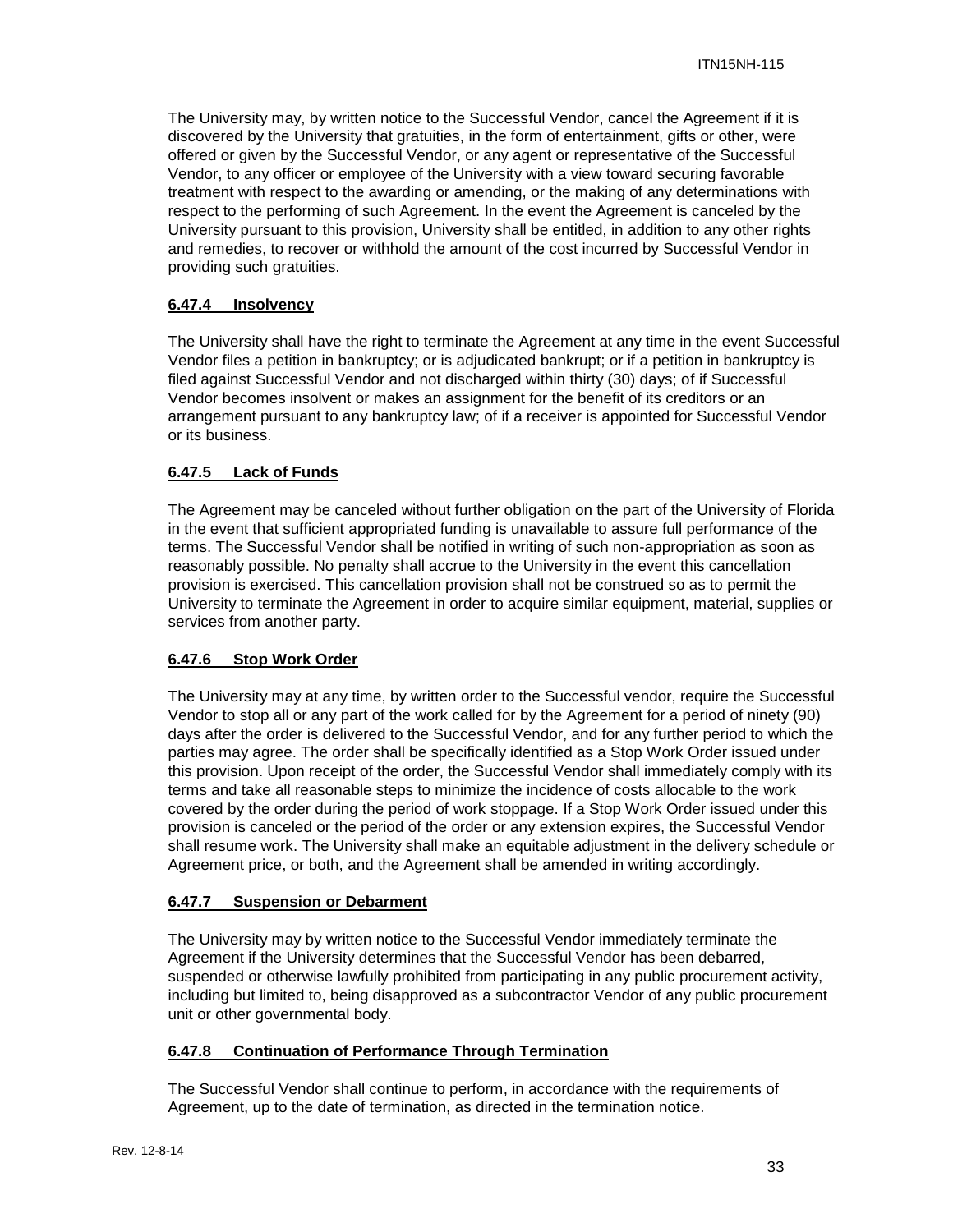# **6.48 Title and Risk of Loss**

The title and risk of loss of the goods and equipment shall not pass to University until University actually receives the goods and equipment at the point or points of delivery.

#### **6.49 Warranties**

In addition to any implied warranties, Successful Vendor warrants that the goods furnished will conform to the specifications, drawings, and descriptions listed herein or in catalogs, furnished by the Successful Vendor. In the event of a conflict between the specifications, drawings, and descriptions, the specifications shall govern.

# **6.50 Payment Card Industry Data Security Standard.**

For e-commerce business and/or credit card transactions, Proposer agrees to be bound by the requirements and terms of the Rules of all applicable Card Associations, as amended from time to time, and be solely responsible for security and maintaining confidentiality of Card transactions processed by means of electronic commerce up to the point of receipt of such transactions by Bank.

Proposer is required to be in compliance with the requisites of the SAS 70 and/or Payment card Industry Data Security Standard and provide written attestation of compliance annually.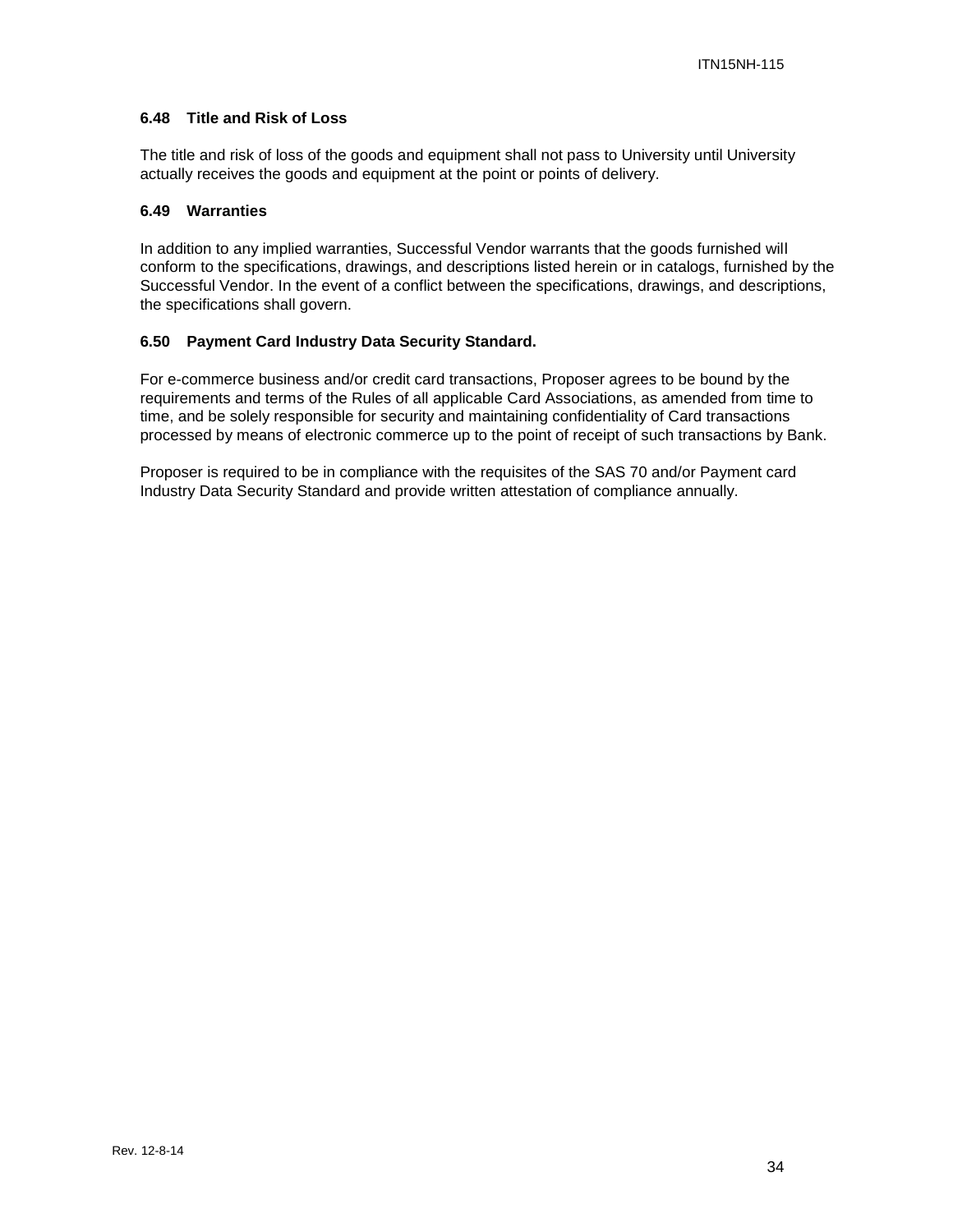### **7.0 Certifications and Forms**

#### **7.1 Certification of Proposal**

Explanation: This certification attests to the vendor's awareness of and agreement to the content of this ITN and all accompanying provisions contained herein.

Action: Vendor is to ensure that the following certificate is duly completed and correctly executed by an authorized officer of your company.

This proposal is submitted in response to Invitation to Negotiate ITN15NH-115 issued by the University of Florida. The undersigned, as a duly authorized officer, hereby certifies that

#### \_\_\_\_\_\_\_\_\_\_\_\_\_\_\_\_\_\_\_\_\_\_\_\_\_\_\_\_\_\_\_\_\_\_\_\_\_ (Vendor Name)

agrees to be bound by the content of this proposal and agrees to comply with the terms, conditions and provisions of the referenced Invitation to Negotiate (ITN) and any addenda thereto in the event of an award. Exceptions are to be noted as stated in the ITN. The proposal shall remain in effect for a period of ninety (90) calendar days as of the Due Date for responses to the ITN.

The undersigned certifies that to the best of his/her knowledge: (check one pf the below and provide information if required)

There is no trustee or employee of the University of Florida who has or whose Relative has an Interest in the entity or entities making this proposal or who is a natural person making this proposal.

There are trustee(s) and/or employee(s) of the University of Florida who have, and/or whose Relative(s) have, an Interest in the entity or entities making this proposal or who is a natural person making this proposal. Describe the nature of the interest held by each trustee, employee, or Relative of the trustee or employee (for example, grandson of Employee X owns the company or spouse of Employee Y is a director of the company).

"Interest" for purposes of this disclosure includes the following: director, trustee, officer, or employee of an entity, any contract with an entity (including consulting), or any partner, proprietor, stock, equity, or other ownership interest in an entity.

"Relative" for the purpose of this disclosure is an individual who is related to the trustee or employee as father, mother, son, daughter, brother, sister, uncle, aunt, first cousin, nephew, niece, husband, wife, father-in-law, mother-in-law, son-in-law, daughter-in-law, brother-in-law, sister-in-law, stepfather, stepmother, stepson, stepdaughter, stepbrother, stepsister, half-brother, half-sister, grandparent, great grandparent, grandchild, great grandchild, step grandparent, step great grandparent, step grandchild, step great grandchild, person who is engaged to be married to the trustee or employee or who otherwise holds himself or herself out as or is generally known as the person whom the trustee or employee intends to marry or with whom the trustee or employee intends to form a household, or any other natural person having the same legal residence as the trustee or employee"

The undersigned further certifies that their firm (check one) \_\_\_**IS** *or* \_\_\_**IS NOT** currently debarred, suspended, or proposed for debarment by any federal entity. The undersigned agrees to notify the University of any change in this status, should one occur, until such time as an award has been made under this procurement action.